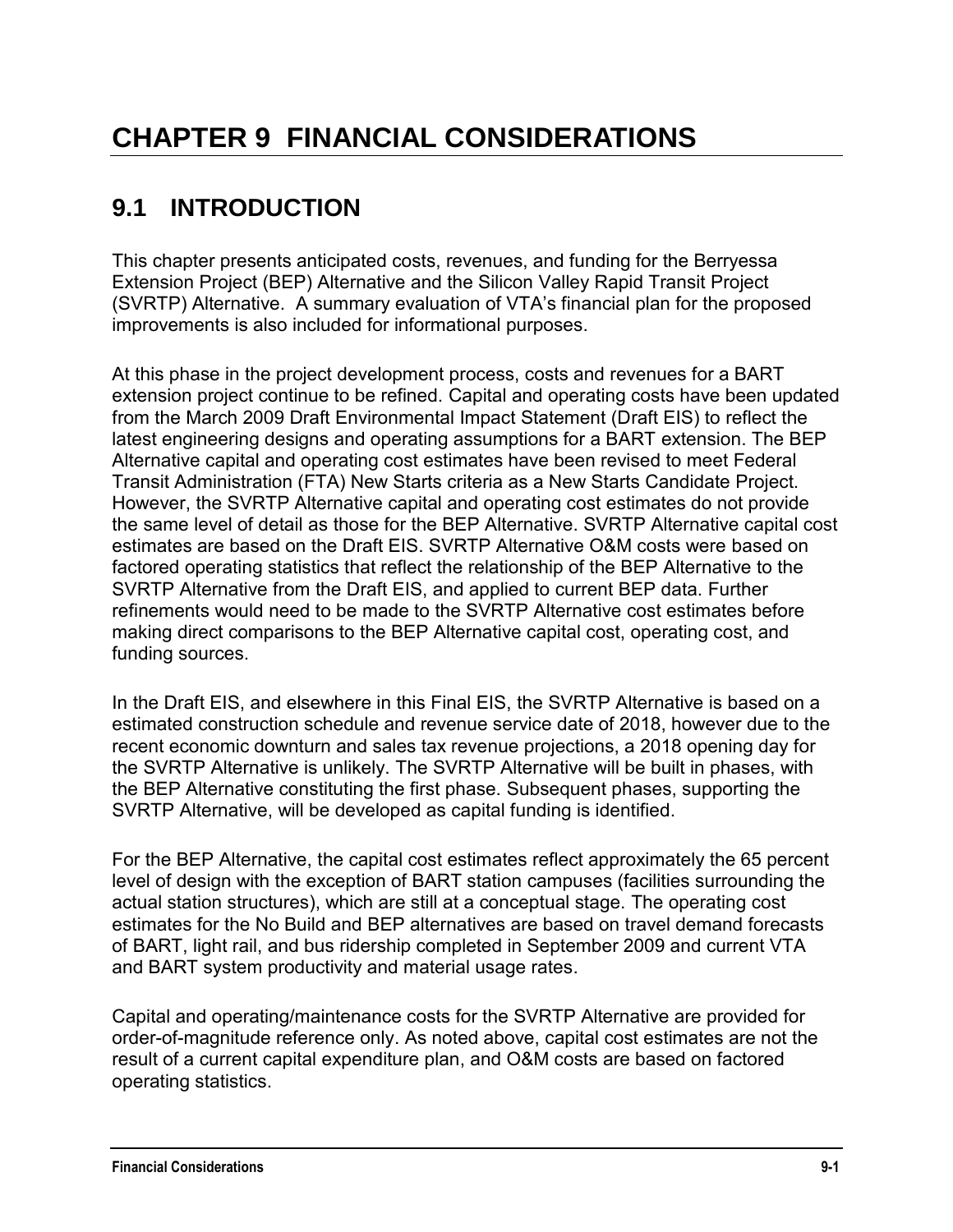Although engineers' cost estimates will continue to be updated as project design approaches completion and revenue estimates will be re-evaluated to reflect future changes in economic conditions, the information provided in the Final EIS is the best available at the time of its preparation. Similarly, the financial plan that incorporates this information and is summarized in this chapter will continue to be updated. The financial plan includes assumptions and estimates of project revenues— that incorporate some element of uncertainty. The plan is also based on governmental actions that have not been finalized. To minimize the risks that such uncertainty poses, planning assumptions for a BART extension project have attempted to be conservative and not underestimate costs or overestimate sources of funding.

VTA continues to develop a long-term capital improvements program that provides for construction of a BART extension and other voter-approved projects (see the Valley Transportation Plan 2035 and the voter-approved Measure A program). Alternative ways to phase and fund these joint programs are being considered.

### **9.1.1 VOTER-APPROVED INITIATIVES SUPPORTING THE FINANCIAL PLAN**

In November 2000, over 70 percent of the voters of Santa Clara County approved Measure A, a ½-cent sales tax for transit that included a proposed extension of BART service into Santa Clara County.<sup>1</sup> More recently, the VTA Board of Directors voted to place on the November 4, 2008, general election ballot a ⅛-sales tax increment, Measure B, dedicated to operation of a BART extension project. Measure B was approved by approximately 67 percent of the voters of Santa Clara County, meeting the stringent two-thirds approval threshold for general tax measures in California. The measure is to go into effect when (1) VTA executes a Full Funding Grant Agreement (FFGA) or its equivalent with the Federal Transit Administration (FTA) for at least \$750 million and (2) the State of California contributes at least \$240 million in Traffic Congestion Relief Program (TCRP) and/or other funds to the project. The request for FTA Section 5309 New Starts funding was submitted September 2009. It was for \$900 million, or \$150 million over the threshold specified in Measure B. Assuming funding of at least the Measure B threshold is approved, VTA will begin collecting the ⅛-sales tax increment for a period of 30 years. The State of California has reconfirmed its commitment to provide a total of \$648 million in TCRP funds, inclusive of the \$240 million Measure B threshold. Approximately \$352.3 million of TCRP funds will be allocated to the capital cost of a BART extension project.

Funds from Measures A and B supplemented by \$900 million in FTA New Starts program and \$352.3 million in State of California funds, form the foundation for the

<sup>&</sup>lt;sup>1</sup> The tax is assessed at the rate of  $\frac{1}{2}$  of one percent of the (1) gross receipts of retailers from the sale of goods and services subject to tax and (2) sales price of property whose storage, use or other consumption is subject to the tax.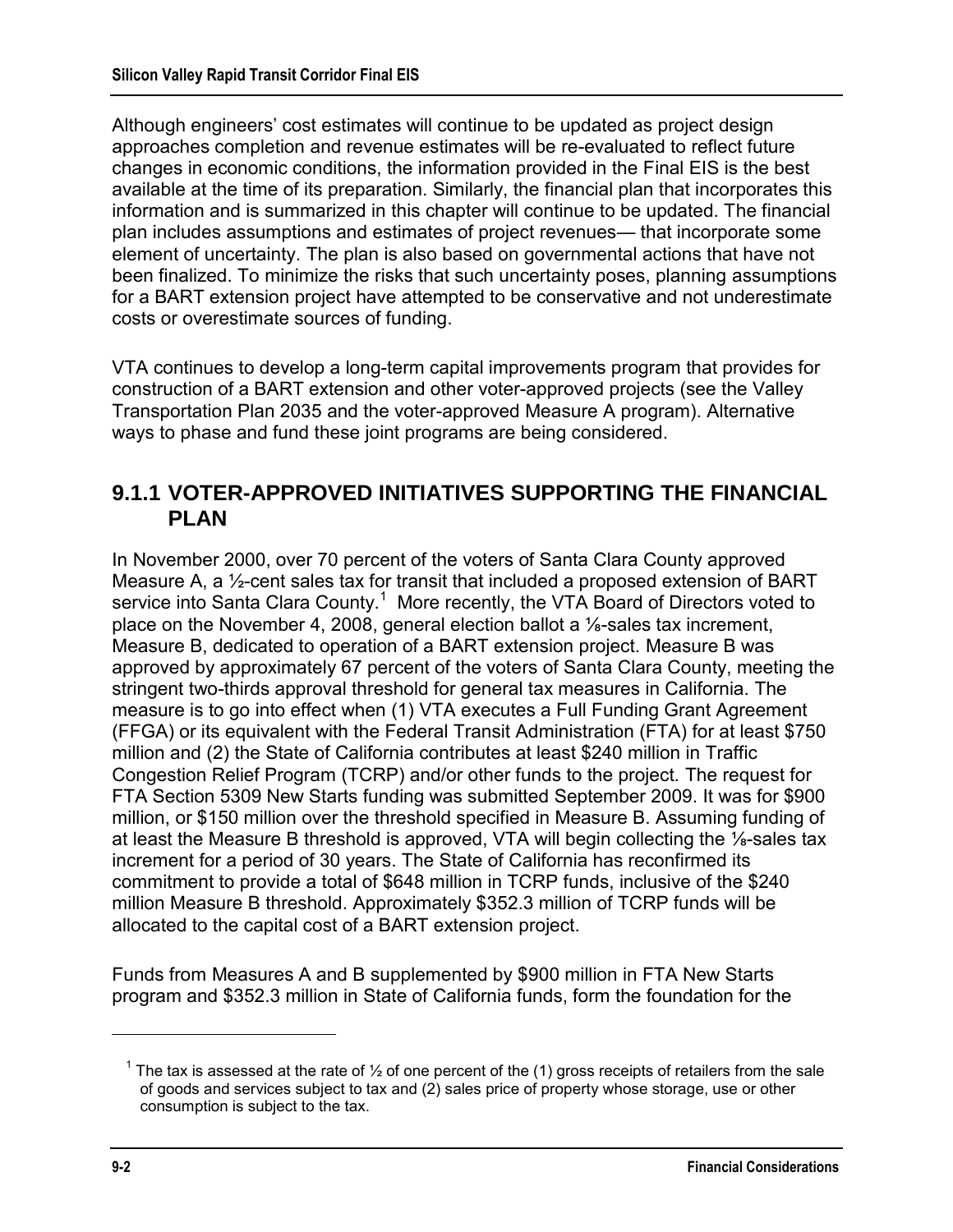capital and operating financial plan for the BEP Alternative, and when augmented by additional revenue sources, support phased implementation of the full SVRTP Alternative.

# **9.2 CAPITAL COSTS**

This section presents the summary of capital costs estimated for the Build Alternatives. Detailed descriptions of the BEP and SVRTP alternatives, which provide a basis for the cost estimates, are found in Chapter 2, Alternatives. The estimates are based on 2008 unit cost information available for local construction and procurement items. These values have been adjusted to reflect subsequent trends in unit prices, cost escalation, and actual expenditures through 2009 where applicable, to establish price levels for 2009. All capital and operating and maintenance costs are stated in 2009 dollars unless, as indicated, inflated to the estimated year of expenditure (YOE). Capital costs are inclusive of preliminary and final engineering, contingencies, and reserves, and shown in FTA New Starts standard cost categories.

# **9.2.1 CAPITAL COSTS FOR BEP AND SVRTP ALTERNATIVES**

Base year capital costs for the two alternatives in 2009 dollars are presented in Table 9- 1. Total capital costs escalated to YOE dollars, which represent project costs at completion, are shown in Table 9-2.

| <b>Principal Components</b><br>Category | <b>Principal Components Description</b>  | <b>BEP</b><br>Alternative <sup>a,b</sup> | <b>SVRTP</b><br>Alternative <sup>c,d</sup> |
|-----------------------------------------|------------------------------------------|------------------------------------------|--------------------------------------------|
| 10                                      | Guideway & Track                         | \$374                                    | \$1,135                                    |
| 20                                      | Stations <sup>e</sup>                    | \$207                                    | \$940                                      |
| 30                                      | <b>Support Facilities</b>                | \$47                                     | \$288                                      |
| 40                                      | <b>Sitework &amp; Special Conditions</b> | \$189                                    | \$294                                      |
| 50                                      | Systems                                  | \$194                                    | \$426                                      |
| 60                                      | Right-of-Way                             | \$213                                    | \$415                                      |
| 70                                      | Revenue Vehicles <sup>t</sup>            | \$142                                    | \$445                                      |
| 80                                      | <b>Professional Services</b>             | \$369                                    | \$732                                      |
| 90                                      | <b>Unallocated Contingency</b>           | \$79                                     | \$538                                      |
| 100                                     | Finance Charges <sup>9</sup>             | \$294                                    | N/A                                        |
|                                         | <b>TOTAL:</b>                            | $$2,108$ h                               | \$5,211                                    |

**Table 9-1: Capital Costs for BEP and SVRTP Alternatives (\$2009, in millions)** 

Notes:

<sup>a</sup> BEP Alternative costs have been updated since the Draft EIS to reflect costs submitted to FTA in September 2009 for New Starts Annual Reporting.

**BEP Alternative assumes Retained Cut Long Option at Montague Expressway, Hayward Yard** improvements, and Berryessa tail track as the line terminus.

<sup>c</sup> SVRTP Alternative capital costs reflect those in the March 2009 Draft EIS, but have been revised to year 2009 dollars and to reflect other minor revisions. They are not based on the September 2009 FTA New Starts Reporting Criteria submittal.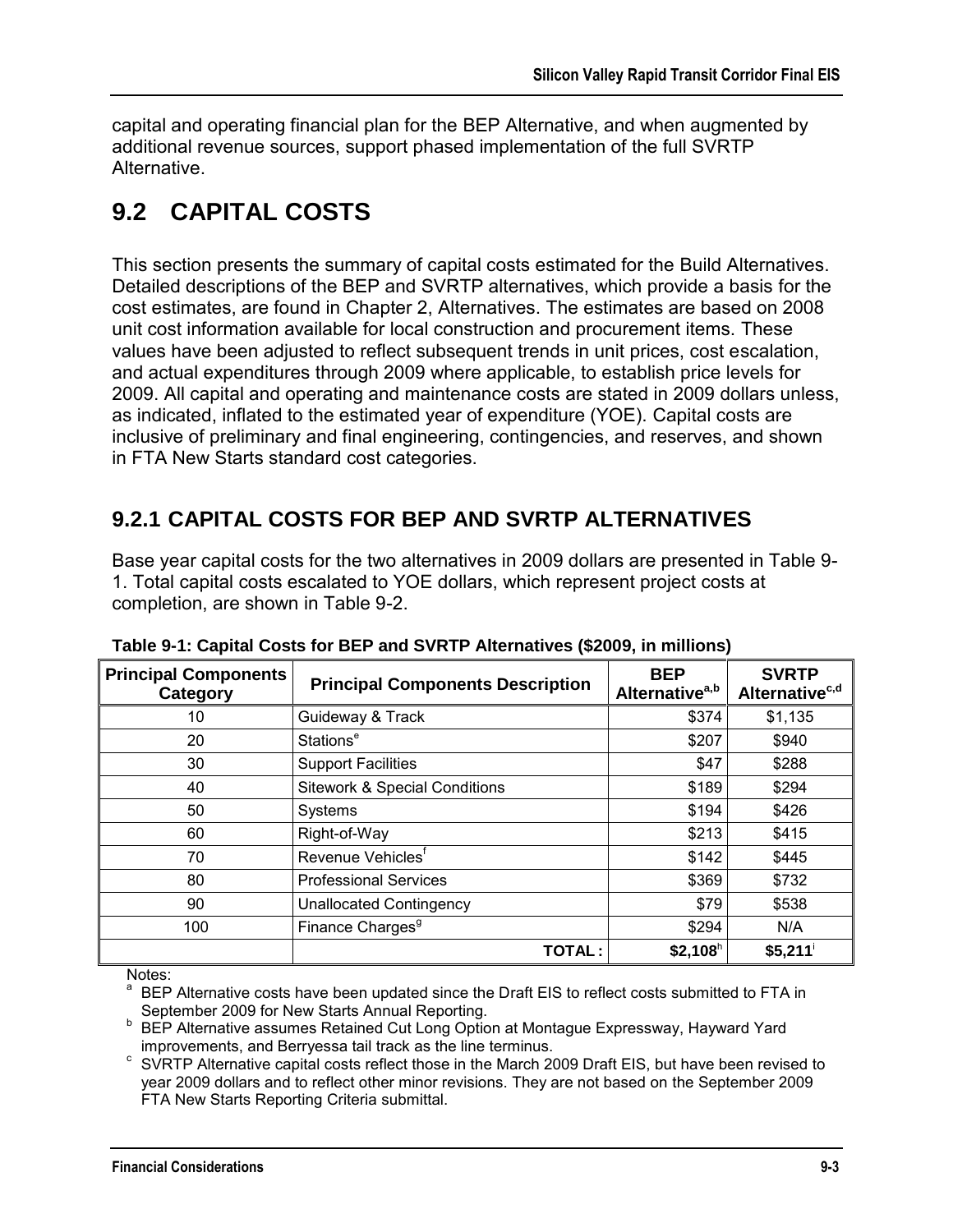- $d$  SVRTP Alternative makes the same design assumptions as the BEP Alternative except that the SVRTP Alternative does not include a tail track south of Berryessa .
- e BEP Alternative assumes 2030 parking supply of 1,840 parking spaces at the Milpitas Station and 3,110 parking spaces at the Berryessa Station. SVRTP Alternative assumes Draft EIS 2030 parking supply.
- f For the BEP Alternative, 40 new BART cars, 8 additional articulated VTA buses, 2 additional standard buses, and no change in the VTA light rail fleet are assumed by 2030 for the capital cost estimate.

 The SVRTP Alternative assumes 127 new BART cars and no change in the VTA bus and VTA light rail transit (LRT) fleet. The estimate of new BART cars is based on year 2030 expected demand. Although BART feeder bus service would be operated under the SVRTP Alternative, overall bus service would be reduced with the addition of BART service to Santa Clara as BART would replace some VTA high-capacity bus lines. Little to no change in the total bus fleet between 2009 and 2030 is VTA's current target under No Build conditions. This will be achieved through (1) implementation of operating efficiencies, including improvements recommended by ongoing comprehensive operations analyses of the bus system, and (2) substitution of high capacity articulated buses for standard 40 foot buses where demand warrants. Build alternatives are projected to maintain existing levels of revenue hours. VTA's existing LRT fleet should be adequate to meet increased demand.

Finance charges will likely be incurred as a result of local borrowing (bonding of sales tax revenues and other borrowing). They have not been determined for the SVRTP Alternative at this time; and the figure in the table is an approximation for the BEP Alternative.

h Measure A and TCRP funds also support past, current, and planned commitments for the following non-federal projects and activities in the SVRT corridor. The following non-project activities are not included in the BEP Alternative capital cost estimate and are consistent with September 2009 FTA New Starts capital cost estimate and Financial Plan assumptions:

| Pre-NEPA Engineering and Environmental Analysis for BEP Alternative | \$276 million     |
|---------------------------------------------------------------------|-------------------|
| <b>Freight Railroad Relocation Activities</b>                       | \$233 million     |
| Newhall Yard Acquisition and Maintenance                            | 42 million<br>SS. |
| Mitchell Block Acquisition and Maintenance                          | \$ 39 million     |
| Kato Road Grade Separation                                          | \$ 36 million     |
| Warm Springs Supporting Improvements                                | 3 million<br>\$.  |
| <b>BART Core System Improvements</b>                                | \$155 million     |
| <b>BART Automated Fare Collection System Upgrade</b>                | \$ 30 million     |
| <b>Station Architecture Betterments</b>                             | \$ 39 million     |
| <b>UPRR Industrial Lead Bridge</b>                                  | 61 million<br>SS. |

 BART Core System improvements include BART operations and control center modifications, and stations and systems modifications. These costs have been excluded from the BEP Alternative as non-project activities.

 Measure A and TCRP funds also support past, current, and planned commitments for the following non-federal projects and activities in the SVRT corridor. The following non-project activities are not included in the SVRTP Alternative capital cost estimate and are consistent with March 2009 Draft EIS capital cost assumptions:

| Pre-NEPA Engineering and Environmental Analysis for SVRTP Alternative | \$462 million |
|-----------------------------------------------------------------------|---------------|
| <b>Freight Railroad Relocation Activities</b>                         | \$184 million |
| Newhall Yard Acquisition and Maintenance                              | \$ 68 million |
| Mitchell Block Temporary Construction Easement                        | \$15 million  |

 BART Core System improvements are included in Stations and Systems cost categories for the SVRTP Alternative, as assumed in the March 2009 Draft EIS. These improvements include BART operations and control center modifications, stations and systems modifications, and core system parking.

Source: VTA, 2009.

i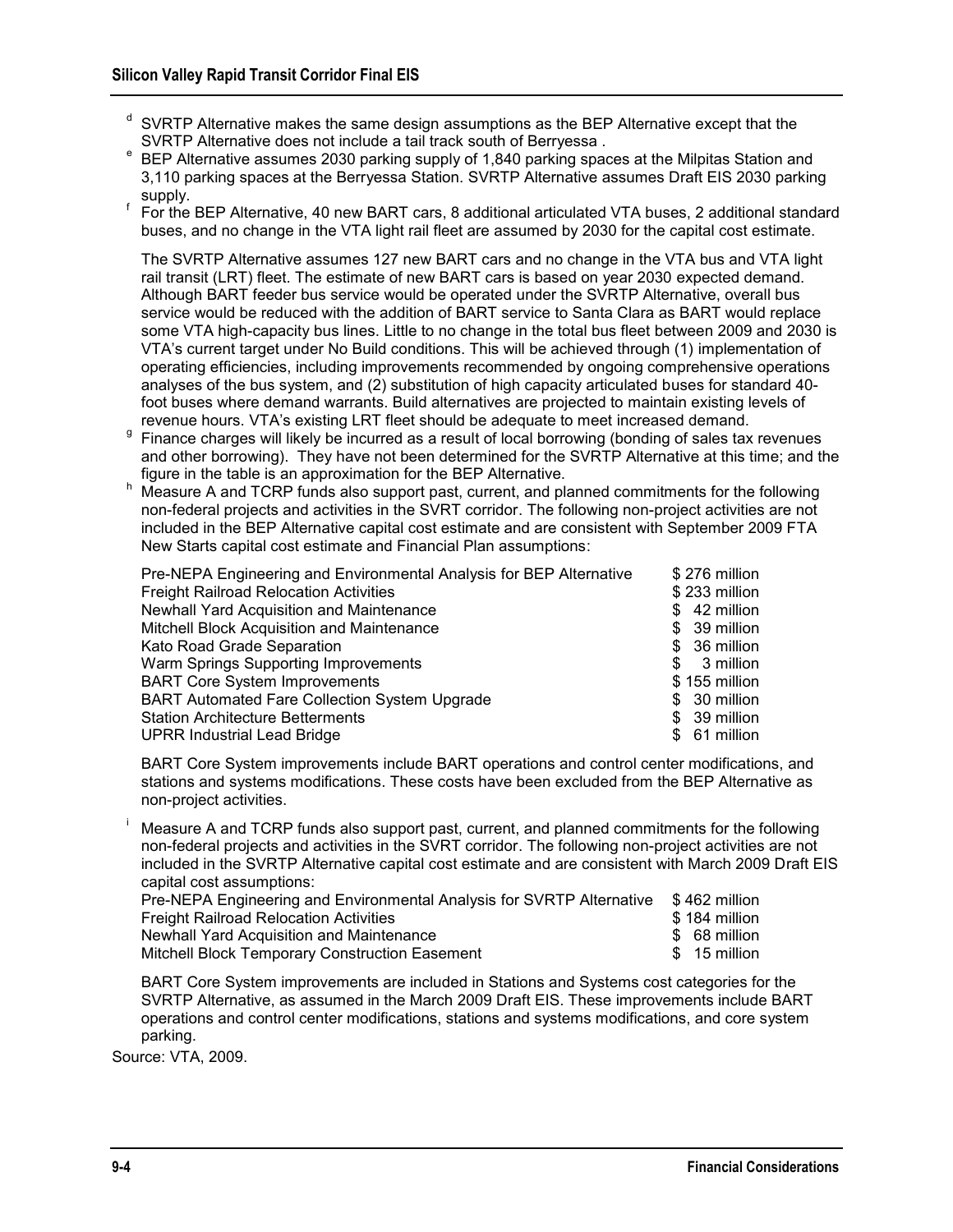| <b>Principal</b><br><b>Components</b><br>Category | <b>Principal Components Description</b>  | <b>BEP</b><br>Alternative <sup>a,b</sup> | <b>SVRTP</b><br>Alternative <sup>c</sup> |
|---------------------------------------------------|------------------------------------------|------------------------------------------|------------------------------------------|
| 10                                                | Guideway & Track                         | \$463                                    | \$1,404                                  |
| 20                                                | <b>Stations</b>                          | \$269                                    | \$1,224                                  |
| 30                                                | <b>Support Facilities</b>                | \$60                                     | \$369                                    |
| 40                                                | <b>Sitework &amp; Special Conditions</b> | \$233                                    | \$362                                    |
| 50                                                | Systems                                  | \$245                                    | \$538                                    |
| 60                                                | Right-of-Way                             | \$234                                    | \$455                                    |
| 70                                                | Revenue Vehicles <sup>d</sup>            | \$172                                    | \$539                                    |
| 80                                                | <b>Professional Services</b>             | \$430                                    | \$854                                    |
| 90                                                | <b>Unallocated Contingency</b>           | \$97                                     | \$661                                    |
| 100                                               | Finance Charges <sup>e</sup>             | \$373                                    | N/A                                      |
|                                                   | TOTAL <sup>f</sup> :                     | \$2,576                                  | \$6,406                                  |

**Table 9-2: Capital Costs for BEP and SVRTP Alternatives in Year of Expenditure (\$YOE millions)** 

Notes:

<sup>a</sup> BEP Alternative costs have been updated since the Draft EIS to reflect costs submitted in September 2009 for New Starts Annual Reporting.

- <sup>b</sup>BEP Alternative assumes Retained Cut Long Option at Montague Expressway, Hayward Yard improvements, and Berryessa tail track as the line terminus.
- c Due to project phasing, beginning with the BEP Alternative, the SVRTP Alternative does not yet have an updated capital expenditure plan, and therefore capital costs in YOE have been escalated from Draft EIS values. Procurement of SVRTP Alternative materials and services will occur when funding is identified. Summary-level probable cost information in YOE is provided in the text of this section as a reference.
- d For the BEP Alternative, 40 new BART cars, 8 additional articulated VTA buses, 2 additional standard buses, and no change in the VTA light rail fleet are assumed by 2030. The estimate of new BART cars is based on year 2030 demand.

 The SVRTP Alternative assumes 127 new BART cars and no change in the VTA bus and VTA LRT fleet. The estimate of new BART cars is based on year 2030 expected demand. Although BART feeder bus service would be operated under the SVRTP Alternative, overall bus service would be reduced with the addition of BART service to Santa Clara as BART would replace some VTA highcapacity bus lines. Little to no change in the total bus fleet between 2009 and 2030 is VTA's current target under No Build conditions. This will be achieved through (1) implementation of operating efficiencies, including improvements recommended by ongoing comprehensive operations analyses of the bus system, and (2) substitution of high capacity articulated buses for standard 40-foot buses where demand warrants. Build alternatives are projected to maintain existing levels of revenue hours. VTA's existing LRT fleet should be adequate to meet increased demand.

- e Finance charges will likely be incurred as a result of local borrowing (bonding of sales tax revenues and other borrowing). They have not been determined for the SVRTP Alternative at this time; and the figure in the table is an approximation for the BEP Alternative.
- f Measure A and TCRP funds also support past, current, and planned commitments to non-federal projects and activities in the SVRTC that are not included in the totals. See Table 9-1, notes for more detail.

Source: VTA, 2009.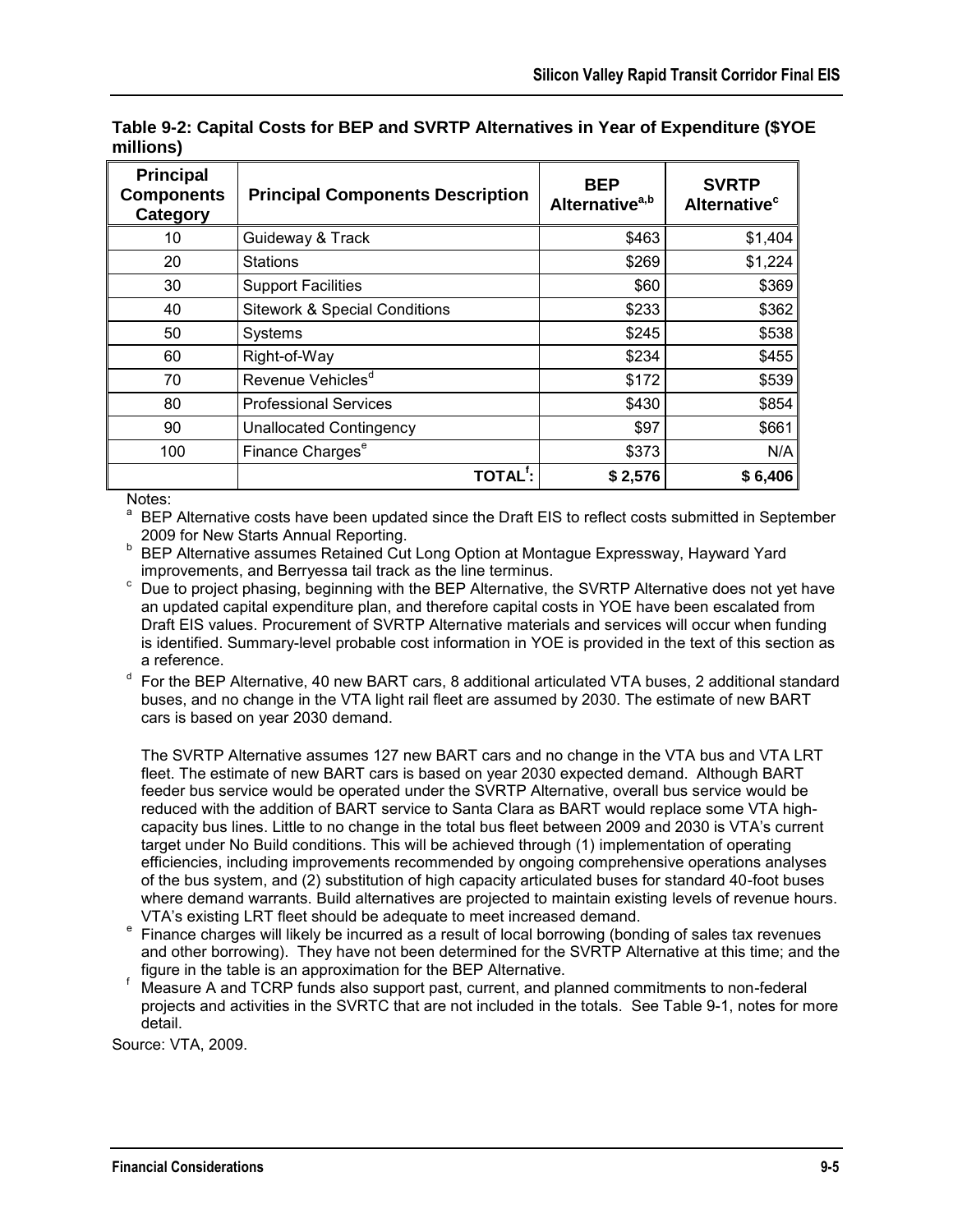In current 2009 dollars, the BEP Alternative, inclusive of vehicles, right-of-way (ROW) and design/administrative costs from July 2006 forward, is estimated to cost \$2.108 billion; in YOE, it would cost \$2.576 billion. For the BEP Alternative, construction is assumed to begin in 2010 with the acquisition of ROW and utility relocation activities. Vehicles will be procured beginning in 2011 along with other systems equipment, and major civil track and utilities relocation work will commence in 2012. Construction will be essentially completed in early 2018.

The SVRTP Alternative improvements extending beyond the Berryessa Station and terminus of the BEP Alternative will be phased when funding is identified. The SVRTP Alternative is estimated to cost \$5.211 billion in current 2009 dollars and \$6.406 billion in YOE. See footnotes in Table 9-1 for SVRTP Alternative capital cost assumptions.

With respect to financing costs, VTA will apply debt financing when constructing a BART extension (e.g., to provide for adequate cash flow during the construction period), supported by annual sales tax revenues received from Measure A through 2036. Measure A also supports a number of other VTA capital projects, some of which also could be built with debt financing. The capital costs and timing of these other projects have yet to be finalized. This affects both the funds available annually for BART construction and for debt financing, or bonding. Therefore, financing charges in Tables 9-1 and 9-2 are less certain than most of the other costs. While the estimates provided at this time are based on reasonable assumptions and representative strategies for debt financing as outlined in the financial plan, they could change.

Early project development costs for environmental studies and engineering completed prior to July 2006 are excluded from the BEP Alternative cost component categories listed in Tables 9-1 and 9-2. This is consistent with FTA policy that defines project costs proposed for federal funding participation under the Section 5309 New Starts program as those costs incurred from New Starts preliminary engineering (PE) forward.<sup>2</sup> The

 $2$  In September 2009 VTA submitted a request to FTA for New Starts funding for a BART extension project in the SVRTC. It identified the BEP Alternative (Silicon Valley Berryessa Extension, or SVBX) as the initial phase of the SVRT program that would include federal funding participation. FTA has not yet approved the request as the project must first be evaluated and rated based on various New Starts criteria (see Chapter 10, Evaluation of Alternatives, Section 10.3) The proposed federal project would also be approved to enter preliminary engineering (PE). The September 2009 submittal to FTA was combined with a request to advance the BEP Alternative into PE, and this request is also under review. A determination by FTA on both requests is anticipated late 2009. The BEP Alternative would formally enter the PE phase at that time, assuming FTA approval. Design of the BEP Alternative as well as of the full SVRTP Alternative has, however, effectively already advanced to a New Starts PE level based on FTA's guidelines. VTA has therefore made a determination of what costs would be considered pre-PE and what costs would normally be part of PE and any subsequent project phases. Excluded costs include conceptual design and environmental review costs incurred in preparing draft, final, and supplemental Environmental Impact Reports. Included costs are those shown in Tables 9-1 and 9-2. Project improvements proposed for federal funding participation are referred to as the federal project. Assumptions for pre-PE costs differ for the SVRTP Alternative, as indicated in footnote number three.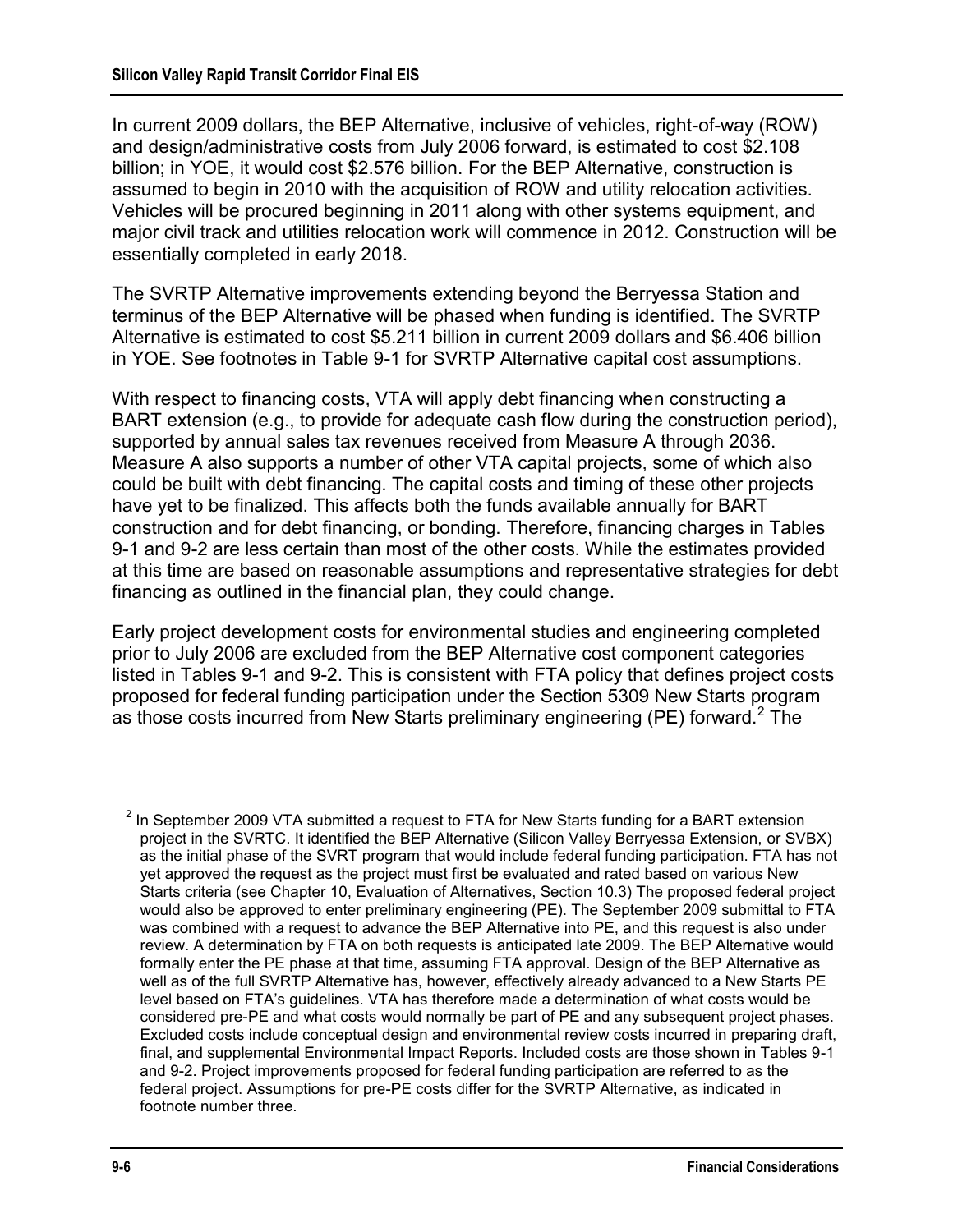SVRTP Alternative excludes pre-NEPA engineering and environmental analysis costs completed prior to December 2008, as assumed in the March 2009 Draft EIS, and are not included in the base year and YOE capital cost estimate. See the notes portion of Table 9-1 for a listing of non-federal activities and their approximate costs by alternative.

# **9.3 OPERATING AND MAINTENANCE COSTS**

This section presents operating and maintenance costs for all planned VTA-operated and any planned VTA-supported transit services in 2030, including Measure A expenditure program local and express bus, bus rapid transit (BRT), and light rail transit (LRT) services discussed in Chapter 10, Evaluation of Alternatives, Section 10.3.1 New Starts Changes to Project Definition Costs cover the continuation and, as appropriate, expansion of these services to meet future demand. Costs for new bus, BRT, and LRT lines are also part of the totals. Operating and maintenance costs for VTA-supported services include contract costs for paratransit service in Santa Clara County and operating assistance VTA will provide for Caltrain, Altamont Commuter Express (ACE), and Highway 17 Express Bus Service with the Santa Cruz County Transit District, among other VTA-subsidized transit services. These costs also include VTA's estimated annual operating subsidy for BART extension service into Santa Clara County assuming implementation of either the BEP or SVRTP alternatives.

Measure A transit program cost estimates, both capital and operating, are regularly updated by VTA. Projects programmed for implementation are constrained to what is fundable from Measure A and other sources of operating funds and what is required to meet demand on future transit services. Measure A funds will fluctuate with economic conditions, thus possibly requiring changes in the levels of VTA bus, LRT and other services over the life of the measure. The estimated 2030 operating and maintenance costs in the SVRT program financial plan are based on assumptions about future transit operations, including levels of service, that have been assumed as part of the New Starts program. See Section 9.4.3 for a discussion of operating and maintenance costs funding sources.

Operating and maintenance costs are expressed in terms of (1) total annual costs and (2) costs net of fare and related operating revenues for each of the three alternatives considered in this document. Total operating cost less fare and related revenues equals the net operating cost that VTA will incur to provide the proposed transit services under an alternative. This net cost is sometimes referred to as the operating subsidy that VTA will need to cover from non-operating revenues, such as local sales taxes. By comparing operating and maintenance costs to the No Build Alternative, it is possible to identify the change in annual costs attributable to either the BEP or SVRTP alternatives.

Operating and maintenance costs are presented first for the non-BART services that VTA would either operate or assist other agencies in operating, followed by VTA's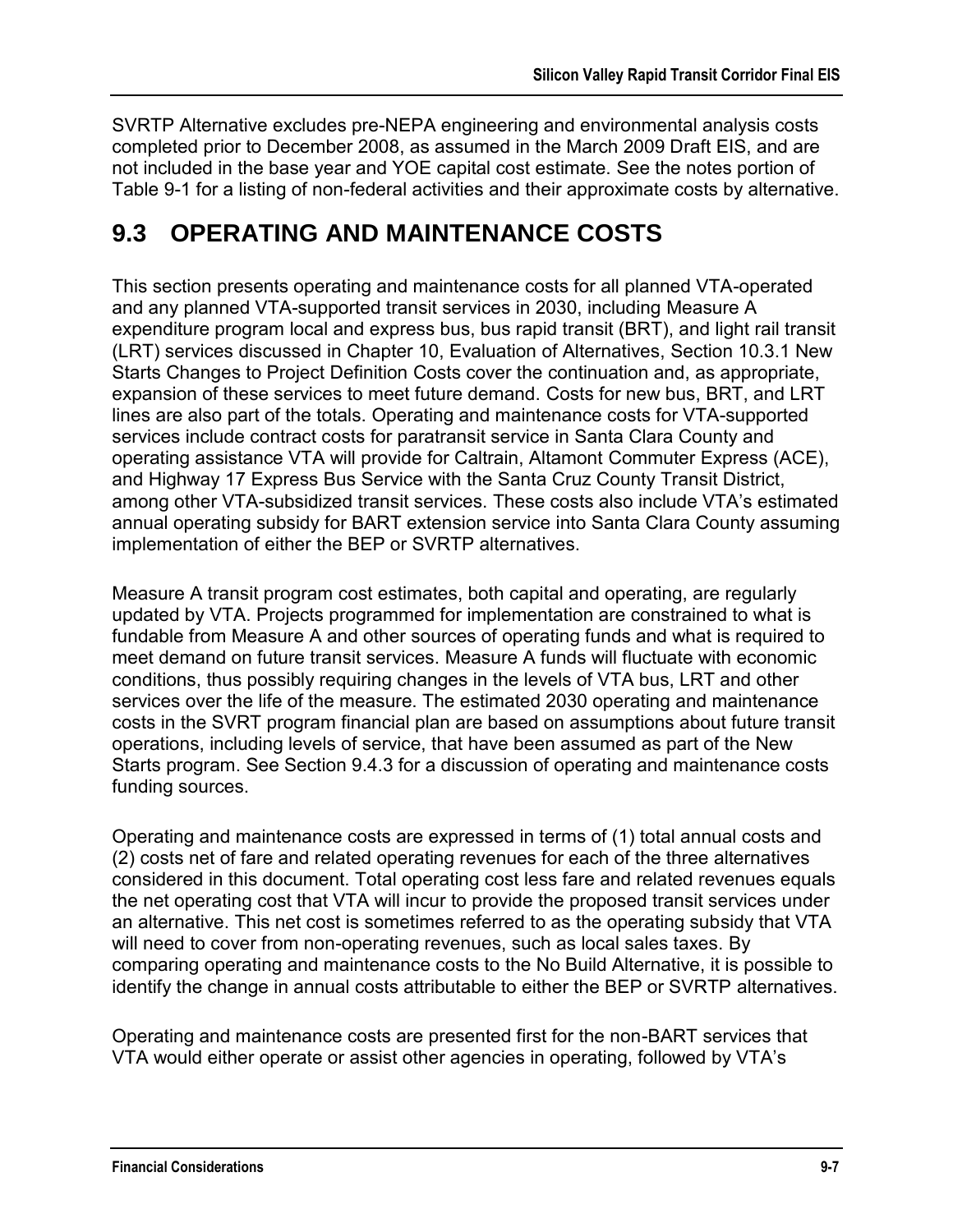estimated share of costs for a BART service extension into Santa Clara County. A summary table indicates the net operating and maintenance costs VTA is expected to incur in 2030 for all planned services, with and without BART.

VTA non-BART operating and maintenance assumptions for the No Build, BEP, and SVRTP alternatives that have been updated as part of New Starts are included in this chapter and summarized in Chapter 10, Evaluation of Alternatives, Section 10.3.

Operating and maintenance costs for the SVRTP Alternative do not provide the same level of detail as the No Build and BEP alternatives. Further refinements would need to be made to the SVRTP operating and maintenance cost estimates before making direct comparisons to the No Build and BEP alternatives, which have been updated based on the September 2009 New Starts submittal to FTA. In the Draft EIS, the SVRTP Alternative was based on a prior construction schedule and revenue service date of 2018, however due to the recent economic downturn and sales tax revenue projections, a 2018 opening day for the SVRTP Alternative is unlikely. The SVRTP Alternative will be built in phases, with the BEP Alternative constituting the first phase. As subsequent phases are defined in support of the SVRTP Alternative, updated operating and maintenance plans will be developed.

### **9.3.1 VTA OPERATED AND ASSISTED TRANSIT SERVICES (NON-BART)**

Table 9-3 shows the operating and maintenance costs in real 2009 dollars for VTA's bus, BRT and LRT services in 2030. The figures also include the costs of VTA's operating assistance for paratransit, Caltrain, ACE and other proposed service commitments in 2030. Table 9-4 shows these costs in YOE dollars (i.e., including price level inflation to 2030). The transit service and fleet assumptions are described in Chapter 2, Alternatives.

| ltem                                                                                        | <b>No Build</b><br><b>Alternative</b> <sup>b</sup> | <b>BEP</b><br>Alternative <sup>c</sup> | <b>SVRTP</b><br>Alternative <sup>d</sup> |
|---------------------------------------------------------------------------------------------|----------------------------------------------------|----------------------------------------|------------------------------------------|
| VTA Bus, BRT, Light Rail and Other Operating<br>$\overline{\phantom{a}}$ Costs <sup>e</sup> | \$376.7                                            | \$379.4                                | \$367.7                                  |
| Fare and Related Operating Revenues (Credit) <sup>T</sup>                                   | (\$92.8)                                           | (\$100.9)                              | (\$96.6)                                 |
| <b>NET COST:</b>                                                                            | \$283.9                                            | \$278.5                                | \$271.1                                  |

#### **Table 9-3: Annual O&M Costs and Operating Revenues for VTA Operated and Assisted Services (Non-BART): 2030 Operating Plans (\$2009 in millions)<sup>a</sup>**

Notes:

Includes implementation and/or expansion of services included in Measure A that the VTA Board of Directors has identified as a priority by 2030, Also included is limited growth in existing services necessary to meet projected travel demand.

<sup>b</sup> VTA non-BART O&M costs and operating revenues for the No Build Alternative have been updated since the Draft EIS to reflect cost estimates and revenue projections submitted in September 2009 for New Starts Annual Reporting.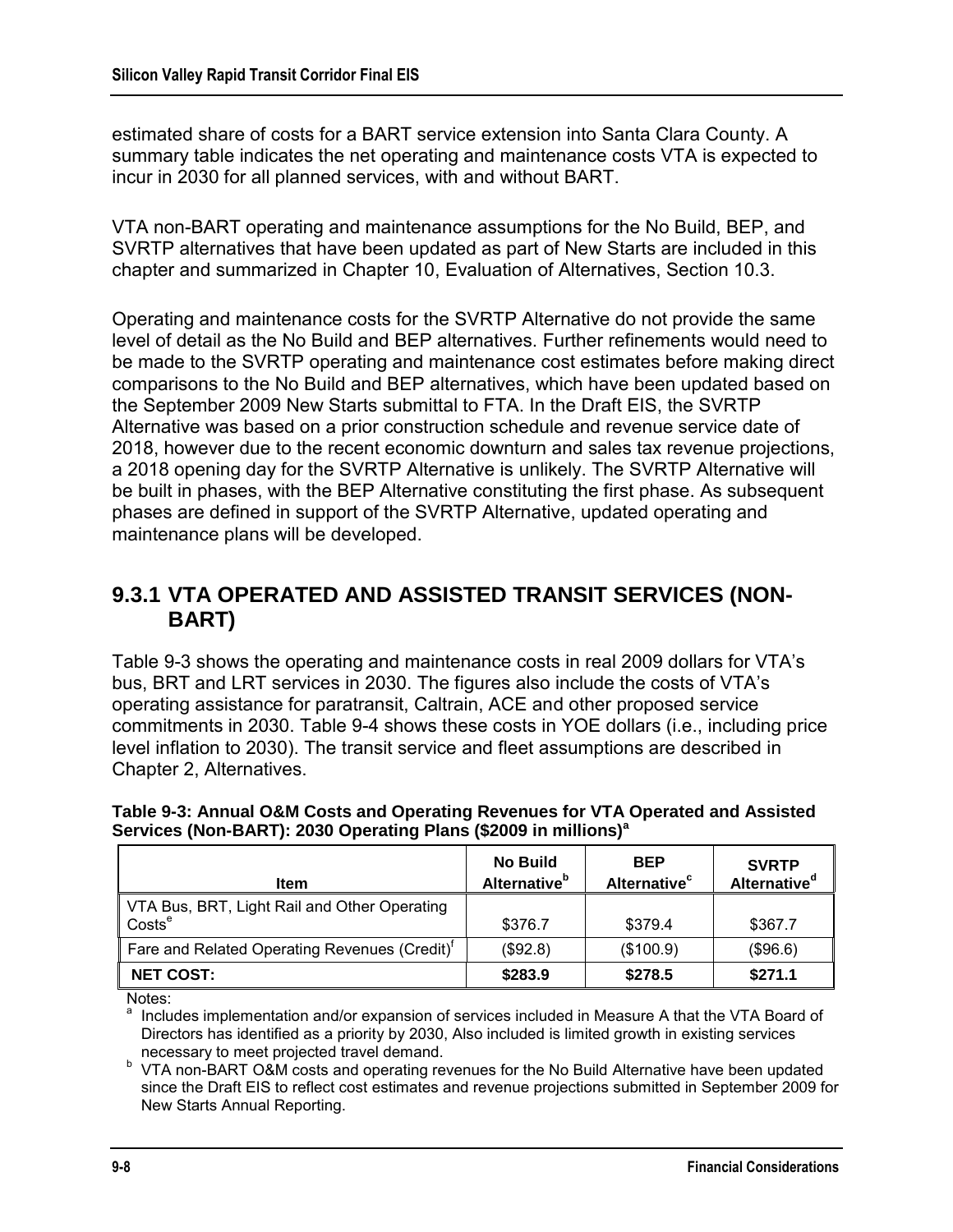- $\textdegree$  VTA non-BART O&M costs and operating revenues for the BEP Alternative have been updated since the Draft EIS to reflect cost estimates and revenue projections submitted in September 2009 for New Starts Annual Reporting.
- d Operating and maintenance costs for the SVRTP Alternative do not provide the same level of detail as the No Build and BEP alternatives. Further refinements would need to be made to the SVRTP cost estimates before making direct comparisons to the No Build and BEP alternatives, which have been updated based on the September 2009 New Starts submittal to FTA. For the SVRTP Alternative, a factor-based value of 97 new BART cars and a reduction of 23 articulated and 3 standard VTA buses are assumed.
- Inclusive of operating assistance for Santa Clara County paratransit services, ACE, Caltrain, and Highway 17 Express Bus Services funded from the 1976 permanent and 2000 Measure A sales taxes.
- $d$  Farebox revenues and advertising income to VTA.

Source: AECOM and Connetics Transportation Group, October 2009.

#### **Table 9-4: Annual O&M Costs and Operating Revenues for VTA Operated and Assisted Services (Non-BART): 2030 Operating Plans (\$YOE in millions)<sup>a</sup>**

| ltem                                                               | <b>No Build</b><br><b>Alternative</b> <sup>b</sup> | <b>BEP</b><br>Alternative <sup>c</sup> | <b>SVRTP</b><br>Alternative <sup>d</sup> |
|--------------------------------------------------------------------|----------------------------------------------------|----------------------------------------|------------------------------------------|
| VTA Bus, BRT, Light Rail and Other Operating<br>Costs <sup>e</sup> | \$605.9                                            | \$609.7                                | \$587.8                                  |
| Fare and Related Operating Revenues (Credit)'                      | (\$173.7)                                          | (\$188.8)                              | (\$180.8)                                |
| <b>NET COST:</b>                                                   | \$432.2                                            | \$420.9                                | \$407.0                                  |

Notes:

Includes implementation and/or expansion of services included in Measure A that the VTA Board of Directors has identified as a priority by 2030, Also included is limited growth in existing services necessary to meet projected travel demand.

- <sup>b</sup> VTA non-BART O&M costs and operating revenues for the No Build Alternative have been updated since the Draft EIS to reflect cost estimates and revenue projections submitted in September 2009 for New Starts Annual Reporting.
- <sup>c</sup> VTA non-BART O&M costs and operating revenues for the BEP Alternative have been updated since the Draft EIS to reflect cost estimates and revenue projections submitted in September 2009 for New Starts Annual Reporting.
- d Operating and maintenance costs for the SVRTP Alternative do not provide the same level of detail as the No Build and BEP alternatives. Further refinements would need to be made to the SVRTP cost estimates before making direct comparisons to the No Build and BEP alternatives, which have been updated based on the September 2009 New Starts submittal to FTA. For the SVRTP Alternative, a factor-based value of 97 new BART cars and a reduction of 23 articulated and 3 standard VTA buses are assumed.

<sup>e</sup> Inclusive of operating assistance for Santa Clara County paratransit services, ACE, Caltrain, and

Highway 17 express bus services funded from the 1976 permanent and 2000 Measure A sales taxes. f Farebox revenues and advertising income to VTA.

Source: AECOM, October 2009.

Total operating and maintenance costs for the No Build Alternative are estimated to be approximately \$377 million expressed in 2009 real dollars and \$606 million when including forecast cost inflation to 2030. Operating costs for non-BART services under the BEP Alternative are estimated to be approximately \$379 million in 2009 dollars and \$610 million in YOE (an approximate increase of 0.5 percent over the No Build in both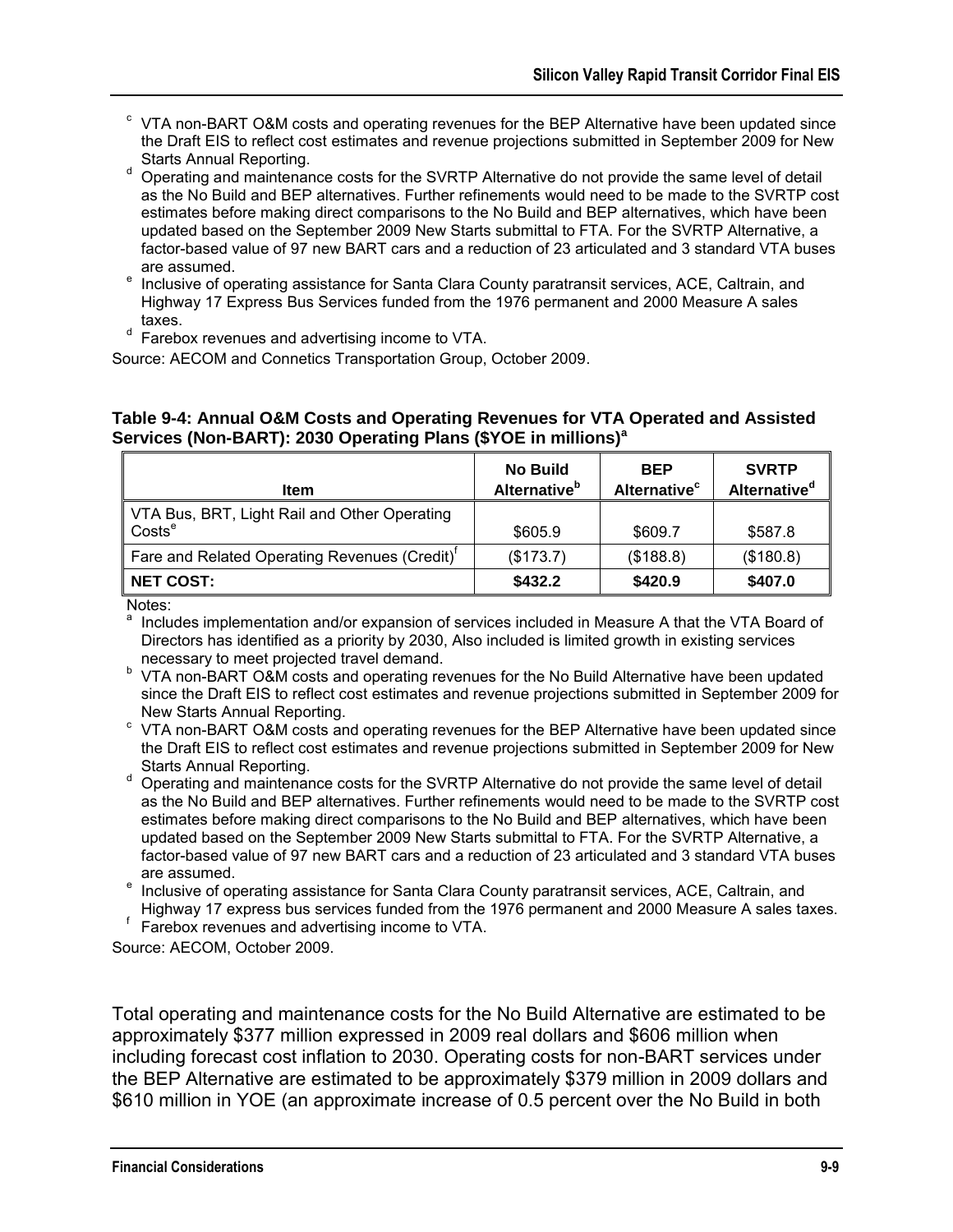dollar amounts). An order-of-magnitude VTA non-BART operating and maintenance cost for the SVRTP Alternative is projected to be \$368 million in 2009 dollars and \$588 million in YOE. $3$ 

Passenger fare revenue is generated by each boarding of the VTA system. Future revenues for the 2030 No Build Alternative and for the BEP Alternative have been estimated based on forecast ridership in that year and an average fare per boarding. Fare revenues assumed for the SVRTP Alternative differ from those assumed for the BEP Alternative. The average fare per boarding of VTA bus and LRT services is assumed to increase to keep pace with inflation. Fare and related revenues generated from operations will amount to, and offset, about 29 percent of total operating and maintenance costs for the No Build Alternative and 31 percent for the BEP Alternative.

Tables 9-4 and 9-5 indicate estimated 2030 fare revenue under the No Build, BEP, and SVRTP alternatives in constant 2009 and YOE dollars, respectively. The resulting net costs for VTA non-BART operations are also shown. In 2030, the net cost of service under the BEP Alternative will be approximately \$421 million, or approximately 3 percent lower than the net cost of service under the No Build Alternative. In 2030, the net cost of VTA non-BART service under the SVRTP Alternative would be less than under the BEP Alternative, due to the proposed lower level of express and feeder service associated with a full extension. This reduction relative to the BEP Alternative is possible because of the increased amount of BART service in the SVRT corridor under the SVRTP Alternative.

### **9.3.2 VTA COSTS FOR BART EXTENSION SERVICE UNDER BEP AND SVRTP ALTERNATIVES**

A BART extension into Santa Clara County will generate additional operating and maintenance costs for the BART rail system. Under the 2001 Comprehensive Agreement between VTA and the BART District, VTA is obligated to reimburse BART, the system operator, for these added costs, adjusted for the operating revenues generated by BART extension service. VTA's payment will cover two types of operating costs:

1. Net direct operating and maintenance (O&M) costs, which are calculated as the difference in BART systemwide operating costs with either the BEP or SVRTP extension and BART systemwide costs without either extension.

 $3$  Year of expenditure operating and maintenance cost estimate is provided for reference only. The SVRTP Alternative has a dedicated operating funding source, however no capital financing plan at this time. Because the project will be built in phases, with the BEP Alternative constituting the first phase, an operating plan for the remaining phase(s) supporting the SVRTP Alternative has not been developed. Operating and maintenance cost estimates presented in the narrative of this section do not provide the same level of detail as the No Build and BEP alternatives.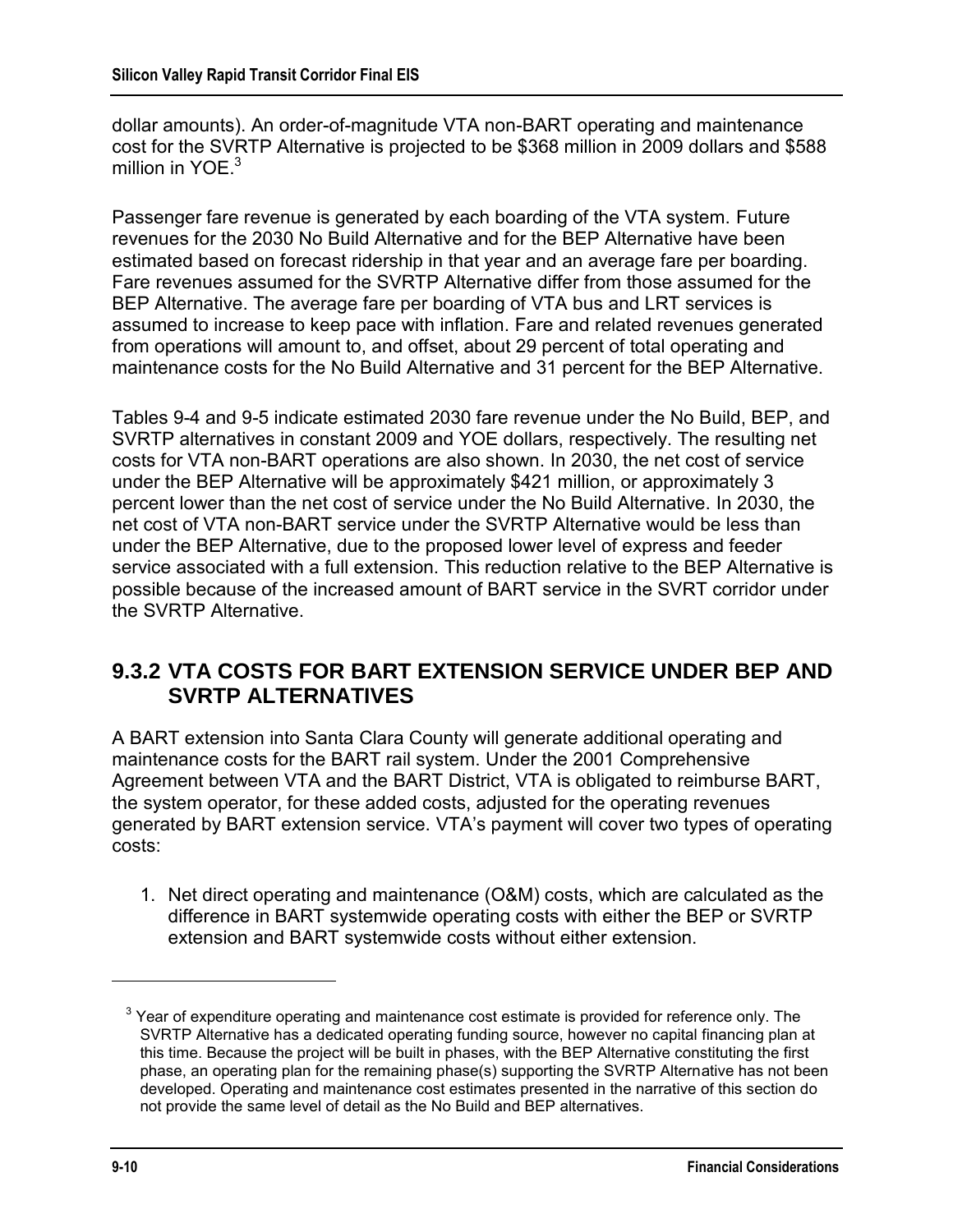2. A fixed overhead operating and maintenance cost calculated based on the change in net direct operating and maintenance costs.

Besides O&M expenses, VTA is obligated under the comprehensive agreement between VTA and BART to make a capital reserve contribution to BART that is equal to a percentage of the annual operating and maintenance costs for extension service. This payment will go towards repair or replacement of equipment and facilities that would occur over time. For convenience, this third contribution is included in this cost summary as it will occur annually and be part of VTA's overall reimbursement to BART. The annual maximum capital reserve contribution of 30 percent of O&M costs, assumed in the Draft EIS is applied below to the SVRTP Alternative, which is a conservative estimate of VTA's capital reserve contribution to BART. The rate of capital reserve contribution assumed for the BEP Alternative varies, up to 20 percent of O&M costs, based on the year of expenditure.

The total annual operating and maintenance cost obligation will be adjusted by the net additional fare revenue generated by ridership on a BART extension service. Other revenues BART will receive in response to operation of a BART extension, including advertising and parking fees, are also credited against VTA's obligation. Revenue credits are included in the tables showing VTA's estimated total and net operating and maintenance costs for a BART extension service.

### **BART Extension Annual O&M Costs, Capital Reserve Contribution, and Operating Revenues**

Tables 9-5 and 9-6 show that the net incremental cost of BART service under the BEP Alternative, when compared to the No Build Alternative, will be approximately \$32 million in constant 2009 dollars and \$79 million in YOE dollars for assumed operations in 2030. Under the SVRTP Alternative the net incremental cost, based on factored operating statistics, will be approximately \$63 million in 2009 dollars and \$129 million in YOE dollars. These costs include a capital reserve contribution.

Fare and related operating revenues will offset a portion of operating costs. Passenger fare revenue generated on BART extension service is also based on the linked transit trips (i.e., riders) generated on the BEP Alternative, multiplied by the average BART system fare per linked trip. Average fares account for all discounts provided for youth, elderly, and disabled riders. BART fares are escalated to YOE by applying a forecast change in the consumer price index. Tables 9-5 and 9-6 list estimated fare and related revenues for the assumed 2030 operating plans of the BEP Alternative.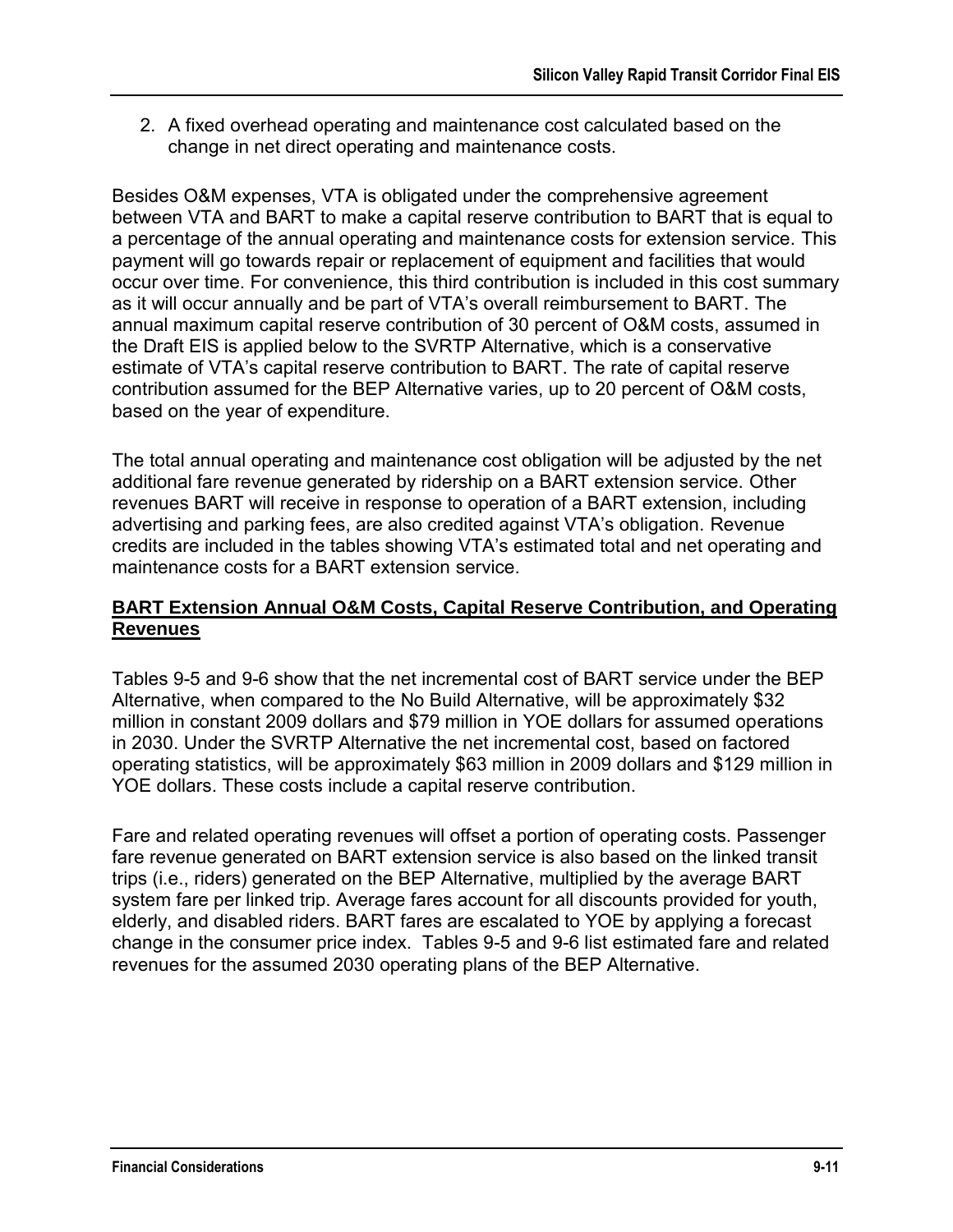|                                                                          |  | Table 9-5: Annual O&M Costs, Capital Reserve Contribution, and Operating Revenues for |  |
|--------------------------------------------------------------------------|--|---------------------------------------------------------------------------------------|--|
| <b>BART Extension Service: 2030 Operating Plans (\$2009 in millions)</b> |  |                                                                                       |  |

|                                                                     | <b>No Build</b>    | <b>BEP</b>         | <b>SVRTP</b>                    |
|---------------------------------------------------------------------|--------------------|--------------------|---------------------------------|
| <b>Item</b>                                                         | <b>Alternative</b> | <b>Alternative</b> | <b>Alternative</b> <sup>a</sup> |
| BART Incremental O&M (Generated by Santa Clara<br>County Extension) |                    |                    |                                 |
| Direct O&M Costs                                                    | \$0                | \$38.6             | \$84.9                          |
| Allocation of Fixed Overhead O&M Costs                              | \$0                | \$5.0              | \$12.7                          |
| Capital Reserve Contribution <sup>b</sup>                           | \$0                | \$7.4              | \$29.3                          |
| Fare and Related Operating Revenues (Credit) <sup>c</sup>           | \$0                | (\$18.6)           | (\$63.6)                        |
| <b>NET COST:</b>                                                    | \$0                | \$32.4             | \$63.4                          |

Notes:

a Operating and maintenance costs for the SVRTP Alternative do not provide the same level of detail as the No Build and BEP alternatives. Further refinements would need to be made to the SVRTP cost estimates before making direct comparisons to the No Build and BEP alternatives, which have been updated based on the September 2009 New Starts submittal to FTA.

**b** Capital reserve contribution for the BEP Alternative based on New Starts Financial Plan. Capital reserve contribution for SVRTP Alternative based on March 2009 Draft EIS (30 percent maximum).

c Farebox, advertising and parking revenues generated by increase in BART ridership and expanded BART operations in 2030.

Source: AECOM, October 2009

#### **Table 9-6:Annual O&M Costs, Capital Reserve Contribution, and Operating Revenues for BART Extension Service: 2030 Operating Plans (\$YOE in millions)**

|                                                                     | <b>No Build</b>    | <b>BEP</b>         | <b>SVRTP</b>                   |
|---------------------------------------------------------------------|--------------------|--------------------|--------------------------------|
| ltem                                                                | <b>Alternative</b> | <b>Alternative</b> | <b>Alternative<sup>a</sup></b> |
| BART Incremental O&M (Generated by Santa<br>Clara County Extension) |                    |                    |                                |
| <b>SVRT Direct O&amp;M Costs</b>                                    | \$0                | \$85.9             | \$165.8                        |
| SVRT Allocation of Fixed Overhead O&M Costs                         | \$0                | \$11.0             | \$24.9                         |
| Capital Reserve Contribution <sup>b</sup>                           | \$0                | \$16.5             | \$57.2                         |
| Fare and Related Operating Revenues (Credit) <sup>c</sup>           | \$0                | (\$34.8)           | (\$118.9)                      |
| <b>NET COST:</b>                                                    | \$0                | \$78.6             | \$128.9                        |

Notes: a

 Operating and maintenance costs for the SVRTP Alternative do not provide the same level of detail as the No Build and BEP alternatives. Further refinements would need to be made to the SVRTP cost estimates before making direct comparisons to the No Build and BEP Alternative, which have been updated based on the September 2009 New Starts submittal to FTA.

**b** Capital reserve contribution for the BEP Alternative based on New Starts Financial Plan. Capital reserve contribution for SVRTP Alternative based on March 2009 Draft EIS (30 percent maximum).

<sup>c</sup> Farebox, advertising and parking revenues generated by increase in BART ridership and expanded BART operations in 2030.

Source: AECOM, October 2009 and May 2009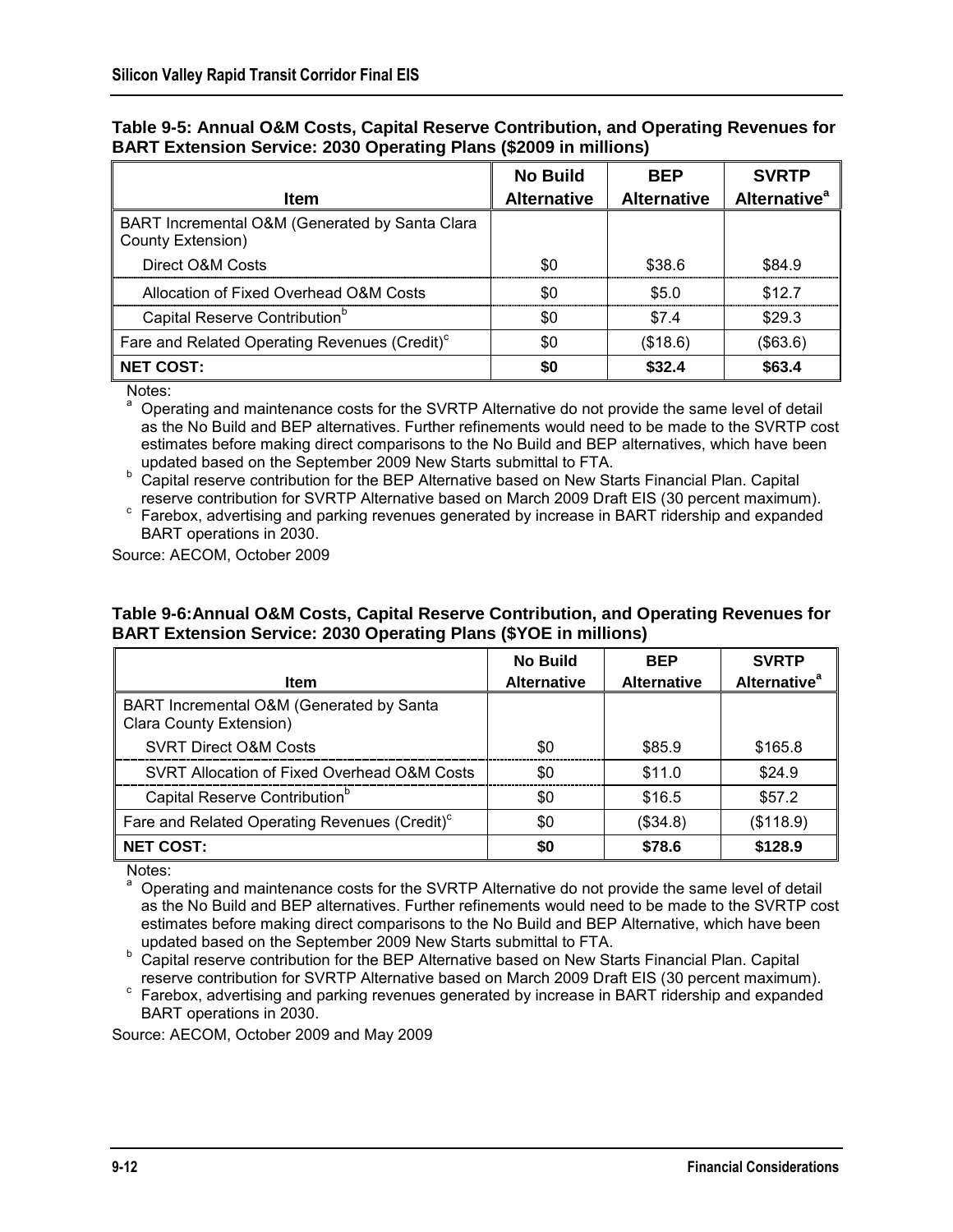Fare and related revenues are projected to equal, and thereby offset, approximately 36 percent of BEP Alternative and 62 percent of SVRTP Alternative incremental operating and maintenance costs for BART extension service. The net total annual cost for the BEP Alternative is approximately \$78.6 million and for the SVRTP Alternative, approximately \$128.9 million, both figures in YOE. Net costs for the SVRTP Alternative would be higher despite better fare recovery due to the higher total costs of operating an approximately 16-mile BART extension versus approximately 10 miles for the BEP Alternative.

### **Revenue from Federal Formula Funds**

The San Jose Urbanized Area will receive formula grant funds from FTA based on the BART service operated in Santa Clara County on the extension, and these revenues could be applied towards VTA's annual capital funding obligation to the BART District. Federal transit formula grants are funds distributed to urbanized areas according to the revenue vehicle miles and route miles of fixed guideway transit in a region and other formulas. The San Francisco Bay Area Metropolitan Transportation Commission (MTC) is the designated recipient of federal transit formula grants from FTA and manages the re-distribution of these funds to transit operators within the San Jose Urbanized Area. MTC prioritizes the allocation of funds based on capital rehabilitation and ongoing maintenance needs.

Potential formula funds are not included in revenues estimates and therefore not assumed to offset a further portion of BART extension operating and maintenance costs. This is because formula funds are subject to congressional renewal of transportation program authorization legislation, and the financial analysis has attempted to be conservative by recognizing the uncertainty of federal actions in 2030. However, formula funds could be significant as they could be approximately \$19.6 million in Section 5309 Fixed Guideway Modernization Program grants and \$13.6 in Section 5307 Large Urban Cities grants annually in 2030 under the BEP Alternative. The SVRTP Alternative could receive approximately \$33.2 million in Section 5309 Fixed Guideway Modernization Program grants and \$23.0 in Section 5307 Large Urban Cities grants annually in 2030. All figures are in YOE and assume that the current transit formula funding programs are continued in their present forms through 2030.

## **9.3.3 NET ANNUAL O&M COSTS IN 2030: ALL VTA SERVICES**

Net operating and maintenance costs to VTA in 2030 for all VTA operated and assisted services combined with BART extension service under the BEP Alternative are shown in Table 9-7. The costs are compared to the 2030 No Build Alternative to indicate the net change. The net change corresponds to the increase in VTA's operating subsidy for all planned transit services that would serve Santa Clara County residents. The analysis is in YOE.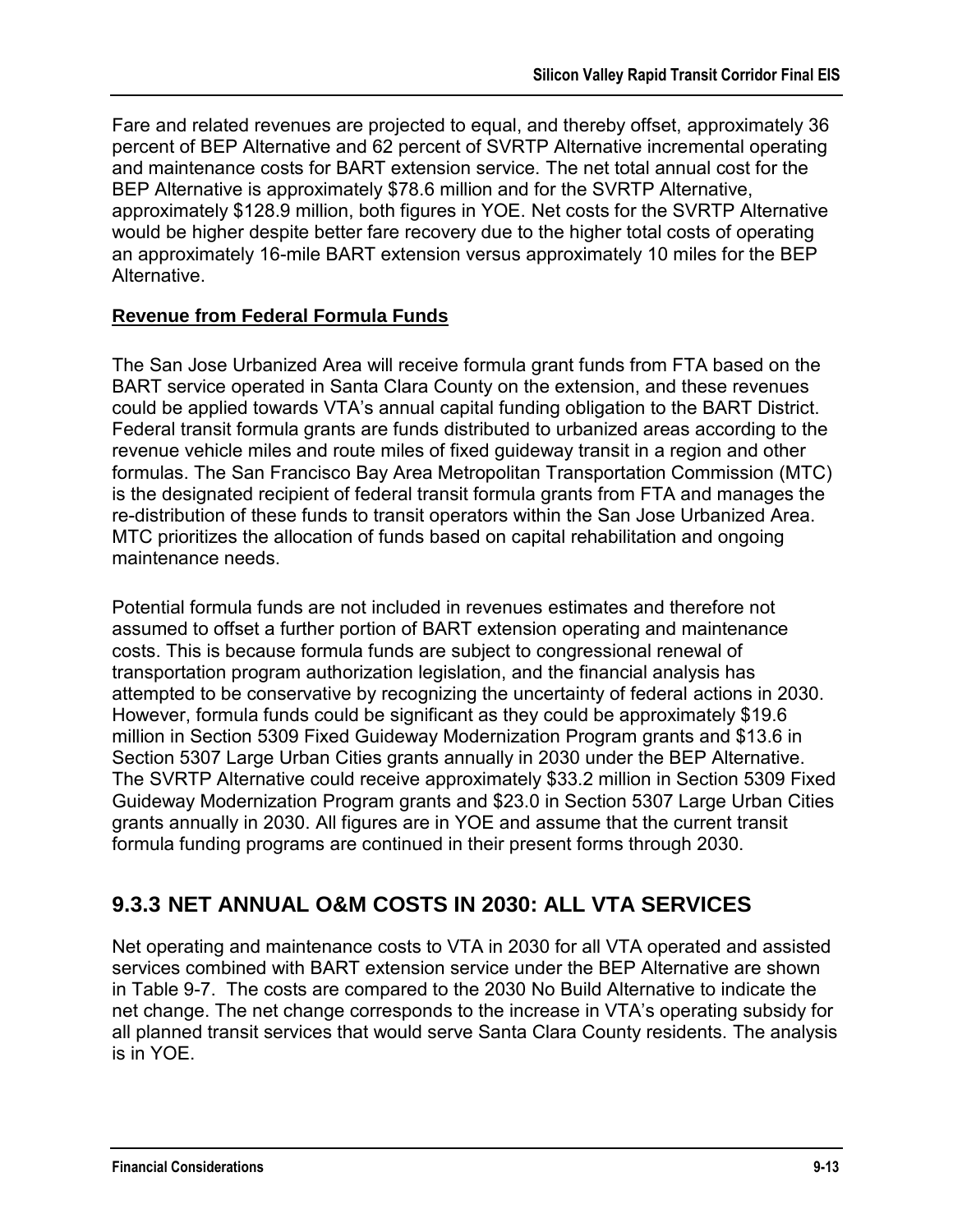The BEP Alternative generates higher operating costs and higher ridership compared to the No Build Alternative. Higher ridership will lead to increased operating revenues. The net increase in operating and maintenance costs that are either directly or indirectly subsidized by VTA is approximately \$67 million in 2030 under the BEP Alternative (a 16 percent increase over No Build net operating and maintenance costs).

|                                                               |                                                  | <b>BEP Alternative</b> |                                                 | <b>SVRTP Alternative<sup>a</sup></b> |                                                 |
|---------------------------------------------------------------|--------------------------------------------------|------------------------|-------------------------------------------------|--------------------------------------|-------------------------------------------------|
| <b>Mode</b>                                                   | <b>No Build</b><br><b>Alternative</b><br>Net O&M | Net O&M                | Change<br><b>Relative to</b><br><b>No Build</b> | <b>Net O&amp;M</b>                   | Change<br><b>Relative to</b><br><b>No Build</b> |
| VTA Bus and Light<br>Rail                                     | \$432.2                                          | \$420.9                | (\$11.3)                                        | \$407.0                              | (\$25.2)                                        |
| <b>BART</b> (Generated<br>by Santa Clara<br>County Extension) | \$0                                              | \$78.6                 | \$78.6                                          | \$128.9                              | \$128.9                                         |
| TOTAL:                                                        | \$432.2                                          | \$499.5                | \$67.3                                          | \$536.0                              | \$103.8                                         |
| % of No Build                                                 |                                                  |                        | 16%                                             |                                      | 24%                                             |

**Table 9-7: Net Annual Operating and Maintenance Costs in 2030 (\$YOE in millions)**

Operating and maintenance costs for the SVRTP Alternative do not provide the same level of detail as the No Build and BEP alternatives. Further refinements would need to be made to the SVRTP cost estimates before making direct comparisons to the No Build and BEP alternatives, which have been updated based on the September 2009 New Starts submittal to FTA.

Source: VTA, September 2009

The BEP Alternative will include an increase in VTA bus service to complement the shorter BART extension, providing express bus service to closely replicate the remaining SVRTP Alternative stations. The expanded BEP Alternative bus services will connect BART to downtown San Jose, San Jose Diridon Station, and Santa Clara. Feeder and express bus services serving the Milpitas and Berryessa stations will be expanded from the level of service provided in the No Build Alternative, in part through a redesign of No Build bus service in the corridor. The extension of BART, for instance, will allow VTA to eliminate and/or modify bus routes along the BEP Alternative alignment.

While BART service under the BEP Alternative tends to generate high passenger revenues (estimated 36 percent operating ratio, defined as the share of operating costs recovered from passenger fares, and related advertising and parking revenues), bus and light rail services do not (estimated 31 percent farebox recovery in 2030).<sup>4</sup> As a

<sup>&</sup>lt;sup>4</sup> Advertising revenue is calculated on the basis of incremental BART system riders, multiplied by BART's FY08 budgeted advertising revenue per passenger (per BART's FY08 Short-Range Transit Plan).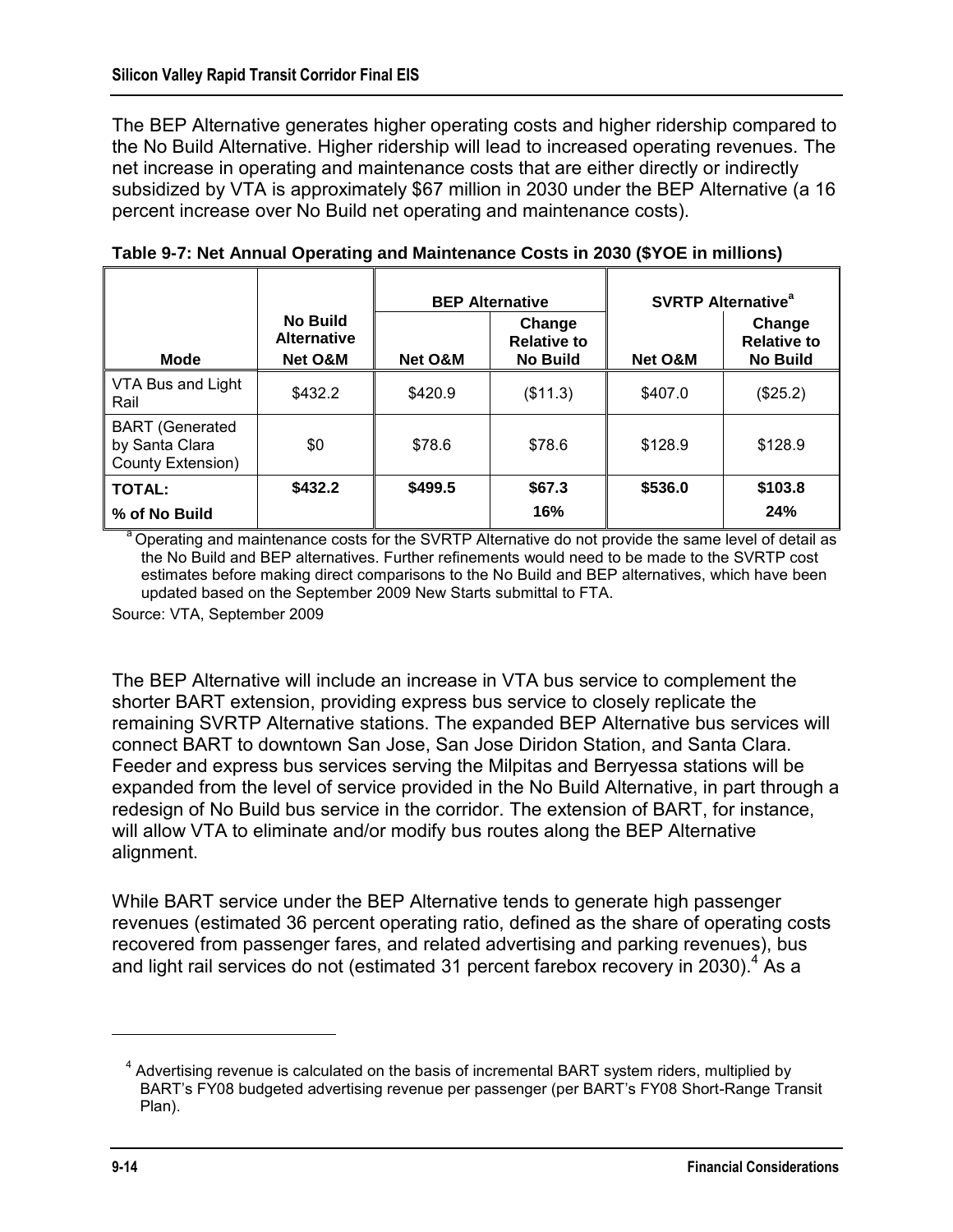consequence, the net operating costs of expanded bus and light rail services under the BEP Alternative tend to be high due to low to moderate fare revenue and farebox recovery.

The SVRTP Alternative will include a substantially higher level of BART service than the BEP Alternative, serving additional stations in San Jose and Santa Clara. Bus and light rail will not need to be expanded in the SVRTC due to the broader coverage and access offered by BART under the SVRTP Alternative. Fare revenue on the longer BART extension is projected to be substantially greater than on the shorter BEP Alternative; farebox recovery will also improve when including fares, advertising, and parking revenues. The full BART extension SVRTP Alternative offers a combination of transit services with a potentially higher overall farebox recovery to the interim phase BART extension. It will generate more fare revenue and offset a greater share of its higher operating costs.

# **9.4 FINANCIAL EVALUATION OF BEP AND SVRTP ALTERNATIVES**

This section provides a financial evaluation of VTA's ability to build and operate the BEP and SVRTP alternatives, including a discussion of revenue sources and current funding.

## **9.4.1 CAPITAL COST FUNDING**

VTA has developed a funding strategy that relies on three key funding categories: (1) local sales tax and other local funds, (2) state funds, and (3) federal Section 5309 New Starts funds. Table 9-8 shows the funding sources for each build alternative in YOE.

### **Local Sales Taxes and Other Funding**

Santa Clara County directs sales tax revenues to transit from basically three sources. The Transportation Development Act of 1971, a statewide law, returns a ¼-cent sales tax to California counties. A permanent ½-cent local sales tax for transit was approved by Santa Clara County voters in 1976. Both of these sources are primarily allocated to funding transit operations, although the county ½-cent sales tax is also available for capital projects.

On November 7, 2000, voters in Santa Clara County approved by a 72 percent to 28 percent margin a second ½-cent sales tax for transit. The 2000 Measure A tax took effect April 1, 2006 and continues to 2036. Measure A specifies transit capital projects to which sales tax revenues will be directed, including an extension of BART service into Santa Clara County.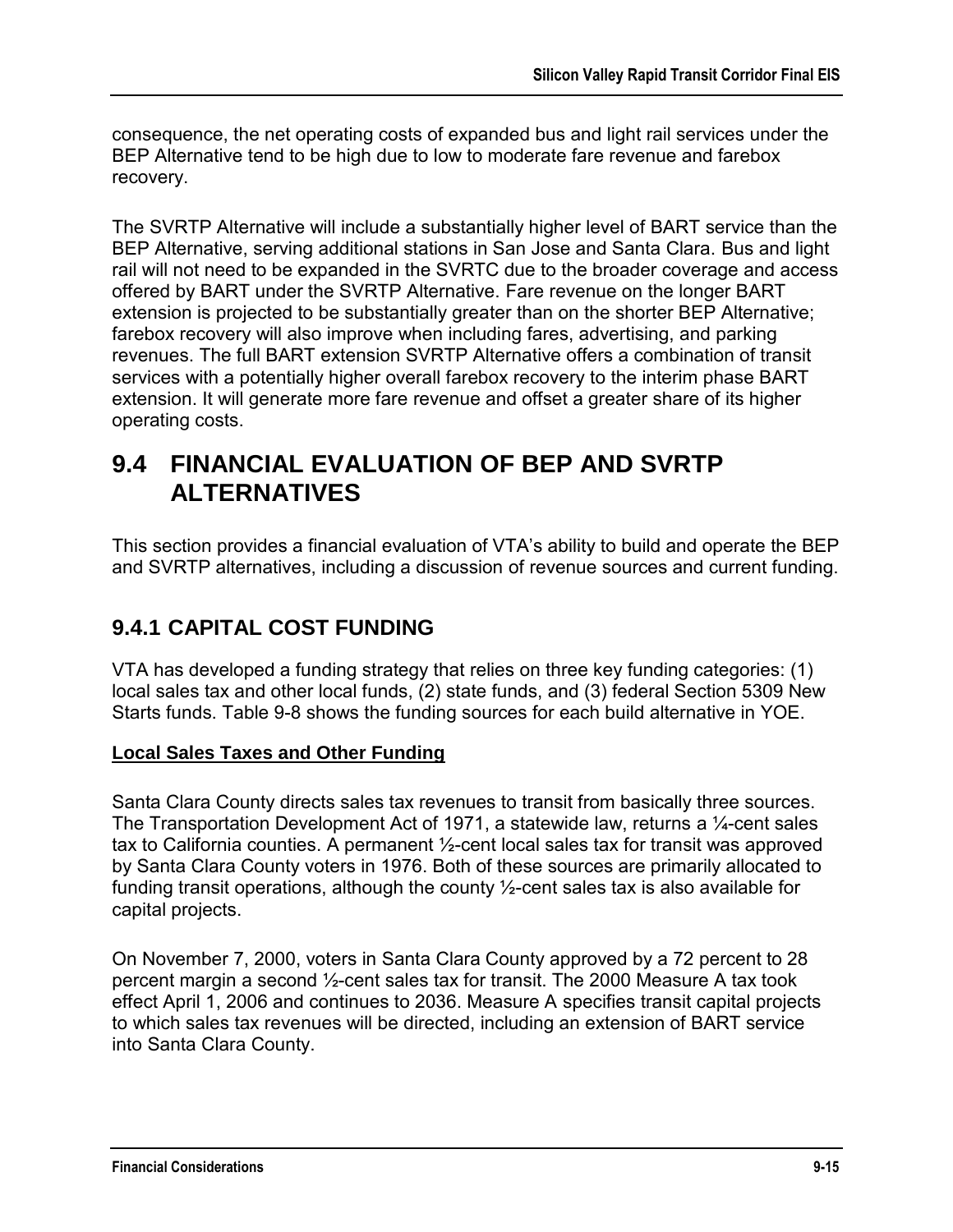|                                                                | <b>BEP Alternative</b> |                            | <b>SVRTP Alternative</b> |                            |
|----------------------------------------------------------------|------------------------|----------------------------|--------------------------|----------------------------|
| <b>Funding Source</b>                                          | <b>Funding</b>         | <b>Percent</b><br>of Total | <b>Funding</b>           | <b>Percent</b><br>of Total |
| <b>VTA Local Sales Tax Measure</b><br>A and Other <sup>a</sup> | \$1,373.6              | 53.3%                      | \$5,251.8                | 82.0%                      |
| <b>State Traffic Congestion Relief</b><br>Program              | $$302.9^{b}$           | 11.8%                      | $$254.5^{\circ}$         | 4.0%                       |
| Federal Section 5309 New<br><b>Starts</b>                      | \$900.0                | 34.9%                      | \$900.0                  | 14.0%                      |
| <b>TOTAL:</b>                                                  | $$2,576.5^{\circ}$     | 100%                       | $$6,406.3^e$             | 100%                       |

#### **Table 9-8: Sources of Capital Funding for BEP and SVRTP Alternatives (\$YOE in millions)**

Notes:

<sup>a</sup> "Other" includes possible state and local funds and potential joint development revenues.

<sup>b</sup> For the BEP Alternative, approximately \$15.5 million of expended TCRP funds were used for pre-NEPA conceptual engineering and non-federal activities, and are not included in the total BEP Alternative capital cost estimates presented in tables 9-1, 9-2, and 9-8.

 $\degree$  For the SVRTP Alternative, a total of approximately \$394.1 million of TCRP funds have been expended on Pre-NEPA and non-federal activities. Non-federal participation assumptions differ for the SVRTP Alternative; all engineering costs expended prior to the New Starts submittal in September 2009 are assumed as pre-NEPA project costs and excluded from the SVRTP Alternative capital cost estimates presented in tables 9-1, 9-2, and 9-8.

<sup>d</sup> BEP Alternative costs have been updated since the Draft EIS to reflect costs submitted in September 2009 for New Starts Annual Reporting.

<sup>e</sup> SVRTP Alternative capital costs reflect those in the March 2009 Draft EIS, have been escalated to year 2009 dollars, and revised to reflect other minor revisions; they are not based on FTA New Starts Reporting Criteria.

Source: VTA, September 2009

If necessary, additional local funding for a BART extension could come from the other county sales taxes for transit, discretionary local and state sources, potential joint development and related revenues, regional toll lane revenues, and possibly other federal sources, such as economic recovery grants to local/regional public agencies.<sup>5</sup> With respect to joint development, areas surrounding proposed BART stations on both the BEP and SVRTP alternatives have significant development opportunities that can generate revenue for the project.

The VTA Board of Directors has approved issuing debt against future sales tax proceeds as necessary to fund project implementation. This includes debt to guarantee the project cash flow during the construction period when the annual costs of construction could exceed the annual stream of project revenues.

 $^5$  VTA has the authority to pursue joint development per Assembly Bill No. 1937, which was signed by the Governor of California in August 2002.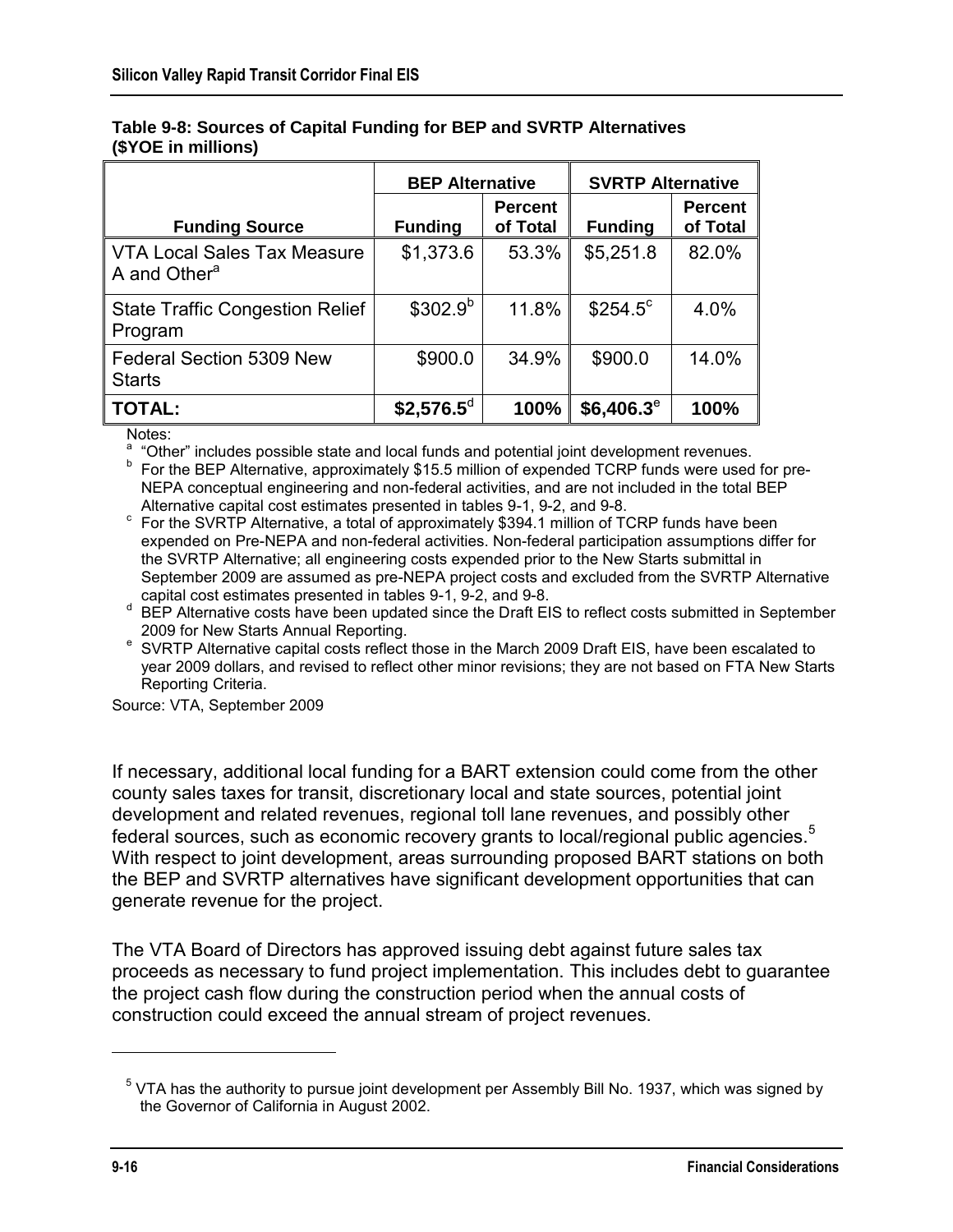### **State Traffic Congestion Relief Program (TCRP)**

In 2000, the governor of California signed legislation authorizing the TCRP, which dedicated a portion of the sales tax on gasoline to transportation programs and projects for a period of five years. That provision was subsequently extended for another two years. Among the projects named in the legislation was the SVRT project. The total amount of TCRP funding committed to the project is \$648.6 million. As of July 2009, the California Transportation Commission (CTC) has approved \$449.6 million of this total by allocation vote. The total amount of TCRP funds that have been expended to date is \$394.1 million. A total of approximately \$45 million have supported the conceptual engineering and environmental clearance phase of the project. (Measure A funds supplement the TCRP allocation when the latter's category funding limits are reached.) A total of approximately \$137 million of expended TCRP funds have supported the 35 percent design phase and \$212 million have supported the 65 percent design phase, further advancing the level of engineering detail for project alternatives. The State of California's remaining commitment of \$199 million will be used to complete project engineering.

As shown in Table 9-8, \$302.9 million of TCRP funds are included in the state's portion of funding for the BEP Alternative capital cost estimate that is subject to federal participation<sup>6</sup>. TCRP funds will amount to 11.8 percent of the \$2.576 billion capital cost of the BEP Alternative subject to federal participation (YOE dollars). Total TCRP funding participation for the BEP Alternative, including pre-NEPA costs and federal participation costs combined, is estimated at \$352.3 million. A total of \$254.5 million of TCRP funds are included in the state's portion of funding for the SVRTP Alternative capital cost estimate that is subject to federal participation<sup>7</sup>. TCRP funds will amount to 4.0 percent of the \$6.406 billion capital cost of the SVRTP Alternative subject to federal participation (YOE dollars).Total TCRP funding participation for the SVRTP Alternative, including pre-NEPA costs and federal participation costs combined, is estimated at \$648.6 million. TCRP funds are not assumed to escalate above the current commitment.

#### **Federal Section 5309 New Starts**

Federal Section 5309 New Starts funds are discretionary funds appropriated annually by the U.S. Congress for fixed guideway transit projects. Under Section 5309, projects are evaluated and rated by the FTA and submitted to Congress for appropriations.

 $^6$  As part of the September 2009 New Starts submittal, federal participation engineering costs for the BEP Alternative have been defined by FTA to include the completed 35 percent and 65 percent design phases. The conceptual engineering design phase costs for the BEP Alternative have been excluded from the capital cost estimate as a pre-NEPA activity.

 $7$  Federal participation assumptions differ for the SVRTP Alternative. All engineering costs expended prior to the New Starts submittal in September 2009 were assumed as pre-NEPA project costs. The SVRTP Alternative does not reflect the same FTA-based definitions for estimating project capital costs assumed for the New Starts Candidate Project.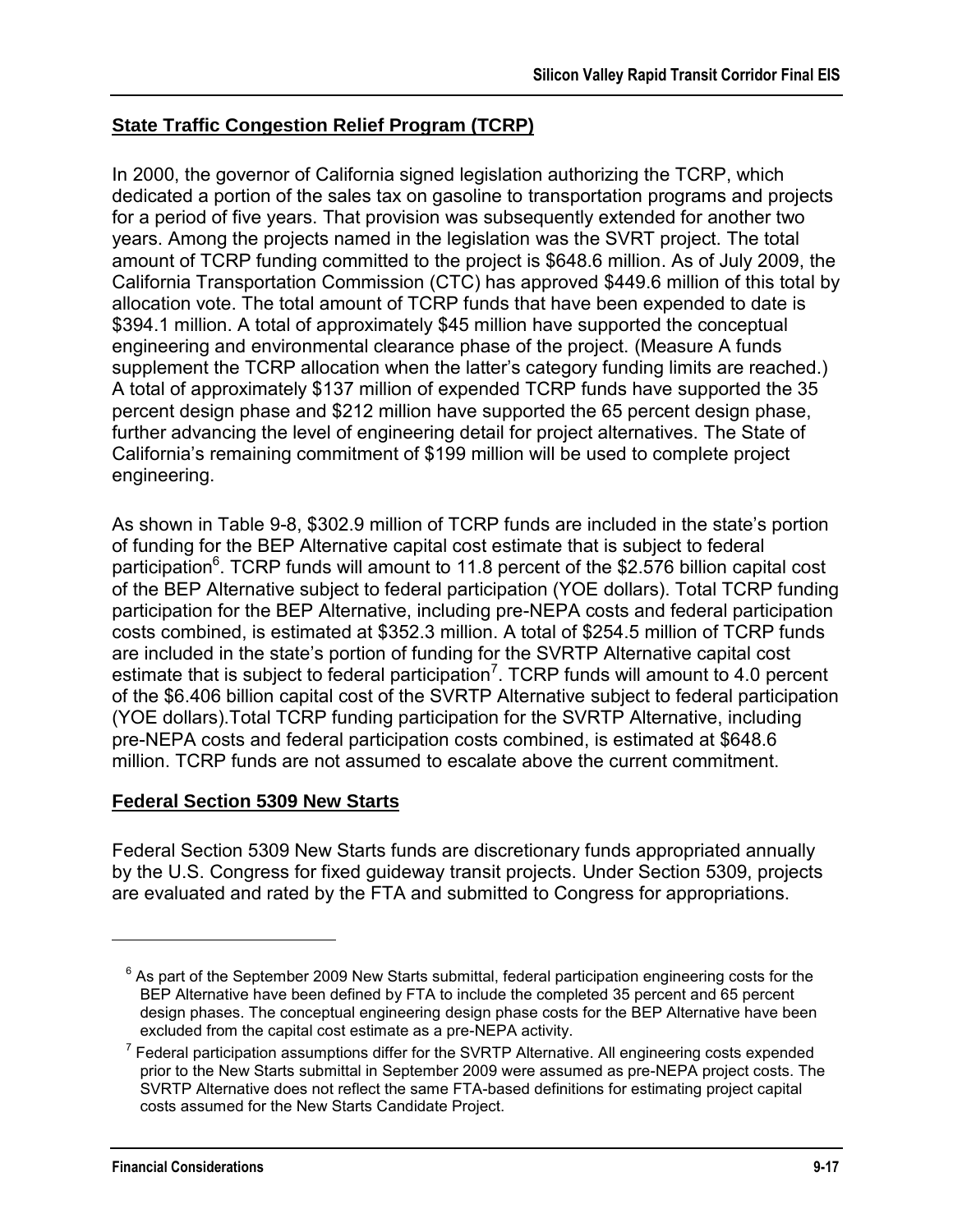Although New Starts funding can be requested for up to 80 percent of the total federal project cost, generally it does not exceed 50 percent. FTA issues a more favorable project local financial commitment rating, and therefore often a higher project rating, to projects that have a higher percentage of non-New Starts funds required for their implementation, from preliminary engineering through construction and start-up.

The BEP Alternative's financial plan includes New Starts funding in the amount of \$900 million in YOE. This would represent approximately 35 percent of costs for the BEP Alternative. A FFGA between the FTA and VTA would be required to secure these funds, with grant funds allocated annually at the discretion of Congress. An FFGA could be requested of FTA in 2010 (for award in federal fiscal year 2012) for the BEP Alternative.

## **9.4.2 VTA BUS, BRT AND LRT O&M COSTS FUNDING**

The primary sources of funding for VTA's current bus, BRT and LRT operations, and for other transit operating assistance commitments of the Authority include:

- Local Transportation Fund component of the State Transportation Development Act (TDA ¼ cent sales tax, of which approximately 94 percent is returned to source)
- Permanent (1976) Santa Clara County <sup>1</sup>/<sub>2</sub> cent sales tax
- 2000 Santa Clara County Measure A 1/<sub>2</sub> cent sales tax, effective 2006-2036. Approximately 18.5 percent of these revenues are made available annually for VTA operations.
- State Transit Assistance (STA) program funds from gasoline sales tax revenues
- Passenger fare revenues
- Other sources (e.g., advertising, rentals, interest earnings, etc.).

Local tax measures have provided VTA reliable and somewhat stable funding for transportation improvements over the past 26 years. Local sales taxes have voter approval to continue into the future. Together with passenger fares and state operating assistance, VTA has developed a revenue stream that has supported the growth of transit service in the county. The sources have provided VTA substantial funds to provide a high level of bus and LRT service for county residents and to help support other regional services (e.g., Caltrain and ACE commuter rail). They are projected to generate sufficient funds to cover future operating subsidies required for these services, with the provision there could be periodic adjustments of services to ensure a balance between operating costs and operating revenues, both of which can fluctuate with local economic conditions. (See Section 9.5, Funding Issues and Risk Analysis, for a discussion of variability in Santa Clara County sales tax revenues for transit.)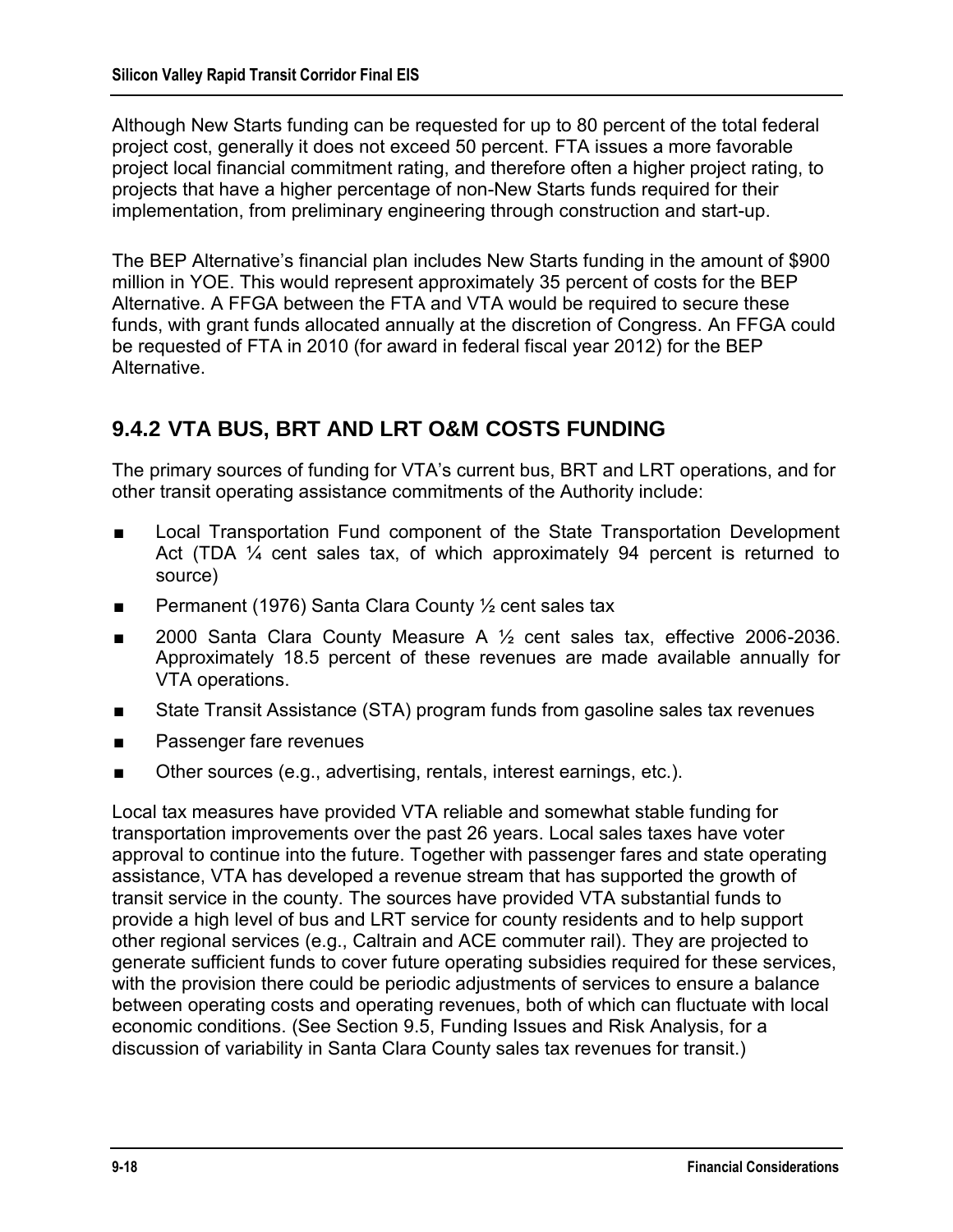## **9.4.3 BART EXTENSION O&M COST FUNDING**

In November 2001, VTA and BART executed a comprehensive agreement in connection with a proposed BART extension into Santa Clara County. Pursuant to the agreement, VTA and BART agreed that the ongoing operating and maintenance costs caused by operating the extension, both within and outside Santa Clara County, are the financial responsibility of VTA (capital costs of an extension are also a VTA responsibility).

The estimated annual amount of the subsidy required by VTA to meet this responsibility would vary depending upon service levels and passenger fare revenues. Based on the proposed 2030 operating plans, the total net annual costs to VTA for BART extension service would be approximately \$79 million under the BEP Alternative and \$129 million under the SVRTP Alternative (both figures are 2030 YOE). In the first years of operation, service levels are expected to be somewhat lower, therefore the subsidy would be less than in 2030.

The VTA-BART agreement calls for the annual subsidy to be funded from a VTA dedicated revenue source. During initial project planning, it was determined that existing sources of operating funds would likely not be sufficient to cover all of the additional net operating costs associated with the BEP or SVRTP alternatives. An analysis of VTA's financial capacity to build a BART extension into Santa Clara County and reimburse BART for the net costs of its operation, while continuing to operate and maintain the existing bus, light rail, and paratransit service over the next 20 years, indicated that existing operating resources would need to be augmented to improve long-term financial results. $8$ 

Therefore, the VTA Board of Directors decided to place another local sales tax on the ballot. On November 4, 2008, county voters were given the opportunity to approve Measure B, adding a ⅛-cent increment to the local sales tax and dedicated solely to operate the BART extension to Santa Clara County. The tax would go into effect contingent upon VTA executing an FFGA with FTA for at least \$750 million in federal participation towards a project and the state committing at least \$216 million in additional TCRP or other funds, the tax would be in effect for 30 years. Measure B was approved by the required two-thirds margin (66.7 percent of voters in favor, 33.3 percent in opposition). Thus, Santa Clara County will have a combined local/state sales tax rate of 1.375 percent for transit when Measure B takes effect.<sup>9</sup>

 $8$  Funding sources to operate and maintain all existing VTA transit services (operated and assisted) would not be used as a funding source for BART extension operations and maintenance costs.

 $^9$  Local sales taxes for transit would include the ¼-cent TDA, ½-cent 1976 permanent sales tax, ½- cent Measure A, and ⅛-cent Measure B.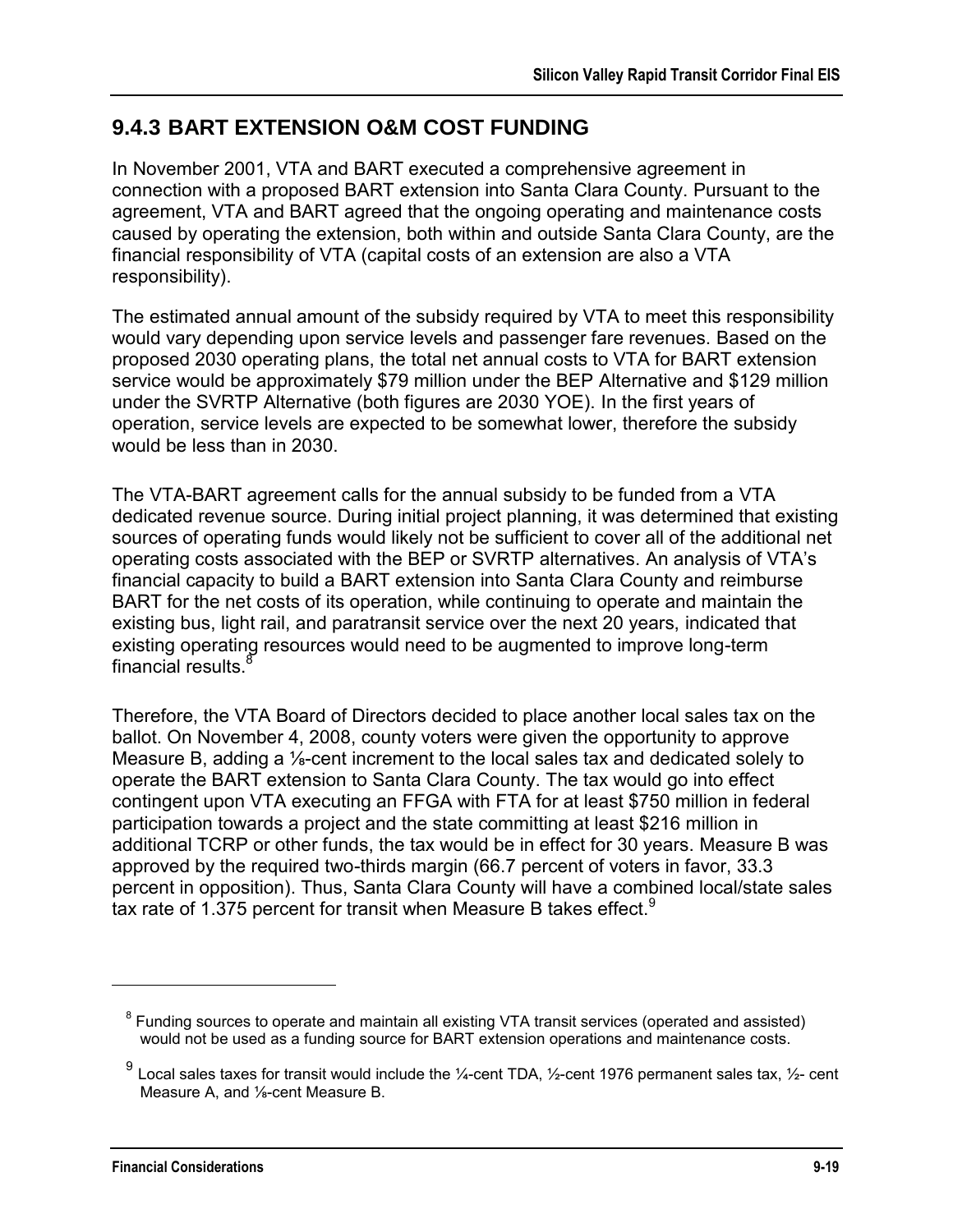Potential revenue projections for the Measure B sales tax, to support operating and maintenance costs for a BART extension to Santa Clara County, is estimated at \$1.20 billion from 2013 through 2038. VTA has determined that the Measure B sales tax would generate sufficient revenues to fully fund the estimated BART subsidy or net operating and maintenance cost for either the BEP or SVRTP alternatives.

## **9.4.4 POTENTIAL NEW FUNDING SOURCES**

By approving the latest sales tax increment for transit, Santa Clara County voters and VTA have bolstered the financial plan for bringing BART service into the county and supporting its long-term operation once construction is complete. However, there is continual pressure to expand and/or improve transit services besides completing a BART extension. Therefore, VTA has determined it would be prudent to consider other potential sources of funding that could further support VTA's overall transit programs.

Several potential sources have been identified to augment funding for bus, LRT, and BART extension services. However, before pursing some of them, certain legislative actions may be needed to help make them a reality. Potential new revenues, which could be considered by the VTA Board of Directors, include the following:

- **Extending the Local Sales Tax.** VTA's Measure A sales tax for transit capital expansion projects is currently scheduled to sunset on April 1, 2036. With voter approval, this tax could be extended beyond the 2036 sunset date to provide additional funds for transit expansion programs, including SVRT. Funds enabled beyond April 1, 2036 could be borrowed against to provide accelerated funding for capital programs.
- **HOT Lanes Revenues.** Currently, Santa Clara County is in the process of implementing High Occupancy Toll (HOT) lanes on SR-85 and US 101 in the county. This new revenue source for VTA being developed as part of a regional initiative led by the MTC to construct and operate toll facilities throughout the San Francisco Bay Area. Any proceeds not applied to cover the operations and maintenance and debt service costs for the HOT facilities may be applied to provide transit services in adjacent corridors. VTA anticipates the application of a portion of these revenues to provide eligible transit services in the County.
- **Broadening the Sales Tax Base.** The California state legislature has explored a number of options for increasing revenues, one of which is broadening the sales tax base to include certain professional services. The prospects for legislative action in the near-term do not appear promising, given the controversial nature of this approach. However, given the long-term structural problem with the sales tax resulting from an increasingly higher percentage of personal income being spent on non-taxable transactions, the concept of broadening the sales tax base will continue to be a part of political discussions. Broadening the sales tax base would require a 2/3-vote of both houses of the legislature.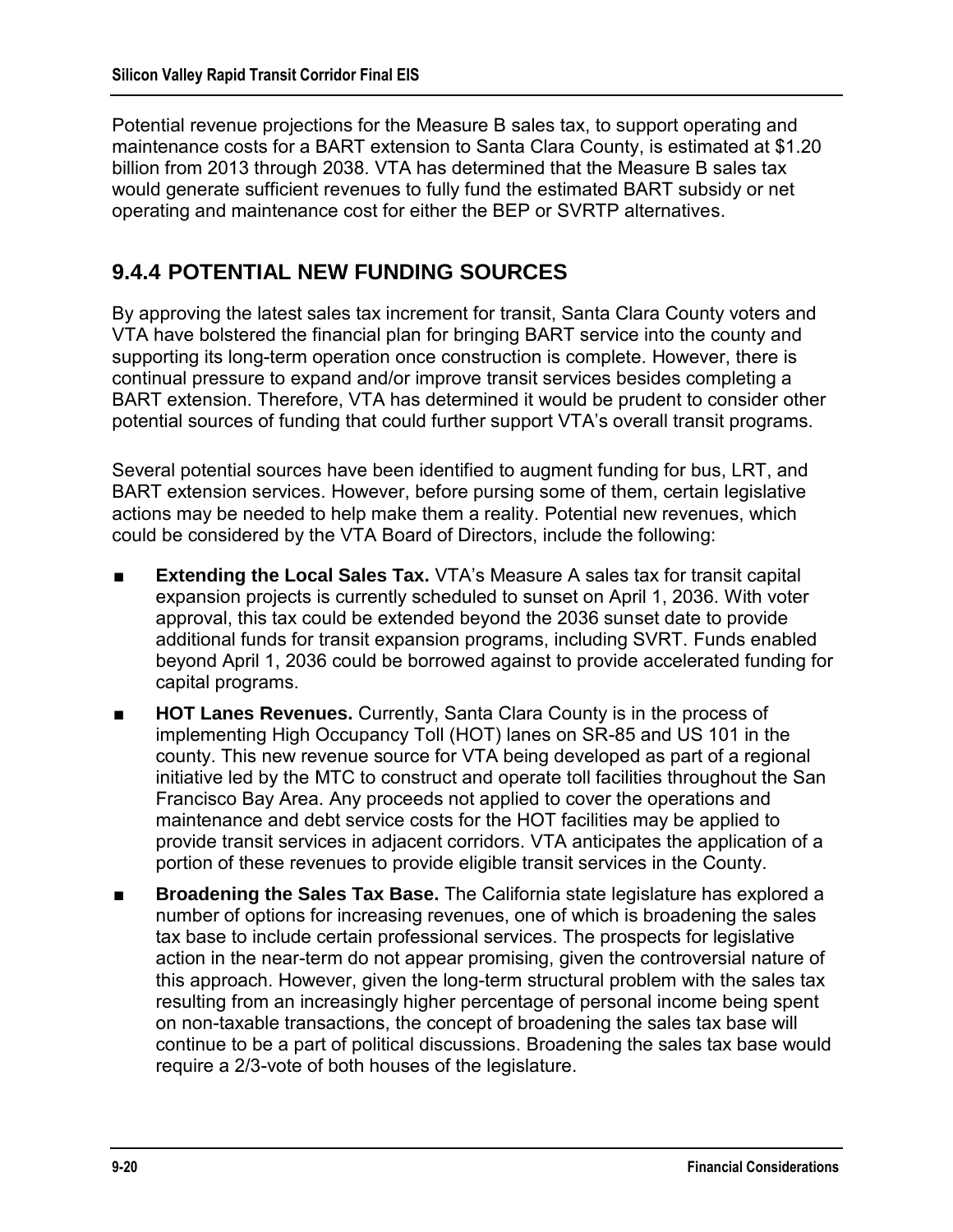- **Joint Development.** VTA has statutory authority to pursue joint development in conjunction with transportation projects under Assembly Bill No. 1937. There are excellent opportunities for joint development at all of the proposed BART stations in the SVRTC, which could yield both capital funding and ongoing operational support.
- Benefit Assessment Districts. On October 11, 2003, the Governor signed legislation (Assembly Bill No. 935) that gives VTA the authority to assess fees on property owners within a half-mile of any existing or proposed rail transit station. With the concurrence of a majority of the affected property owners and the appropriate local jurisdiction, the proceeds generated from such assessments could be used to build, maintain, operate, and improve a rail transit station or stations located within a particular benefit assessment district.
- **Proposition 42.** This proposition provided a new state source of transportation funding, including supplemental State Transportation Improvement Program funds beginning in 2009. Since these funds are not currently committed, it is assumed that a portion could be used to supplement the Measure A sales tax.
- **Regional Gas Tax.** The MTC is empowered to place a regional gas tax on the ballot of up to \$0.10 per gallon. Such a tax measure, as the law currently stands, requires a 2/3-vote to pass.

# **9.5 FUNDING ISSUES AND RISK ANALYSIS**

The financial plan for construction and operation of a BART extension into Santa Clara County is based on a number of assumptions about future conditions, in particular costs and revenues in the period 2009 through 2038—and thereafter in the event long-term debt is a financing mechanism. Although the best efforts are made to forecast the future and to be conservative in key assumptions (not being overly optimistic on revenues or costs), under certain circumstances actual conditions could differ from forecasts. The following describes several risks to the BEP and SVRTP alternatives, including the financing plan, that could increase costs and/or decrease funding and thereby require corrective actions by VTA or other project participants in order to ensure construction and operation of a BART extension.

**Variability in Sales Tax Revenues.** VTA is heavily reliant on local sales tax revenues for both the implementation of capital projects and the operation of its transit services. Historically, sales tax-based revenues accounted for approximately 80 percent of VTA's annual operating revenues, making it the single most important determinant of VTA's financial strength. Historically, sales tax revenues have enjoyed healthy and steady growth, even through the recession of the early 1990s. Growth, however, was substantially reduced during the economic downturn in Santa Clara County during the early 2000s when many high technology and internet related businesses experienced declining revenues. Even accounting for that recession, the average annual growth rate in the county's permanent  $\frac{1}{2}$ -cent sales tax was strong over the period from 1978